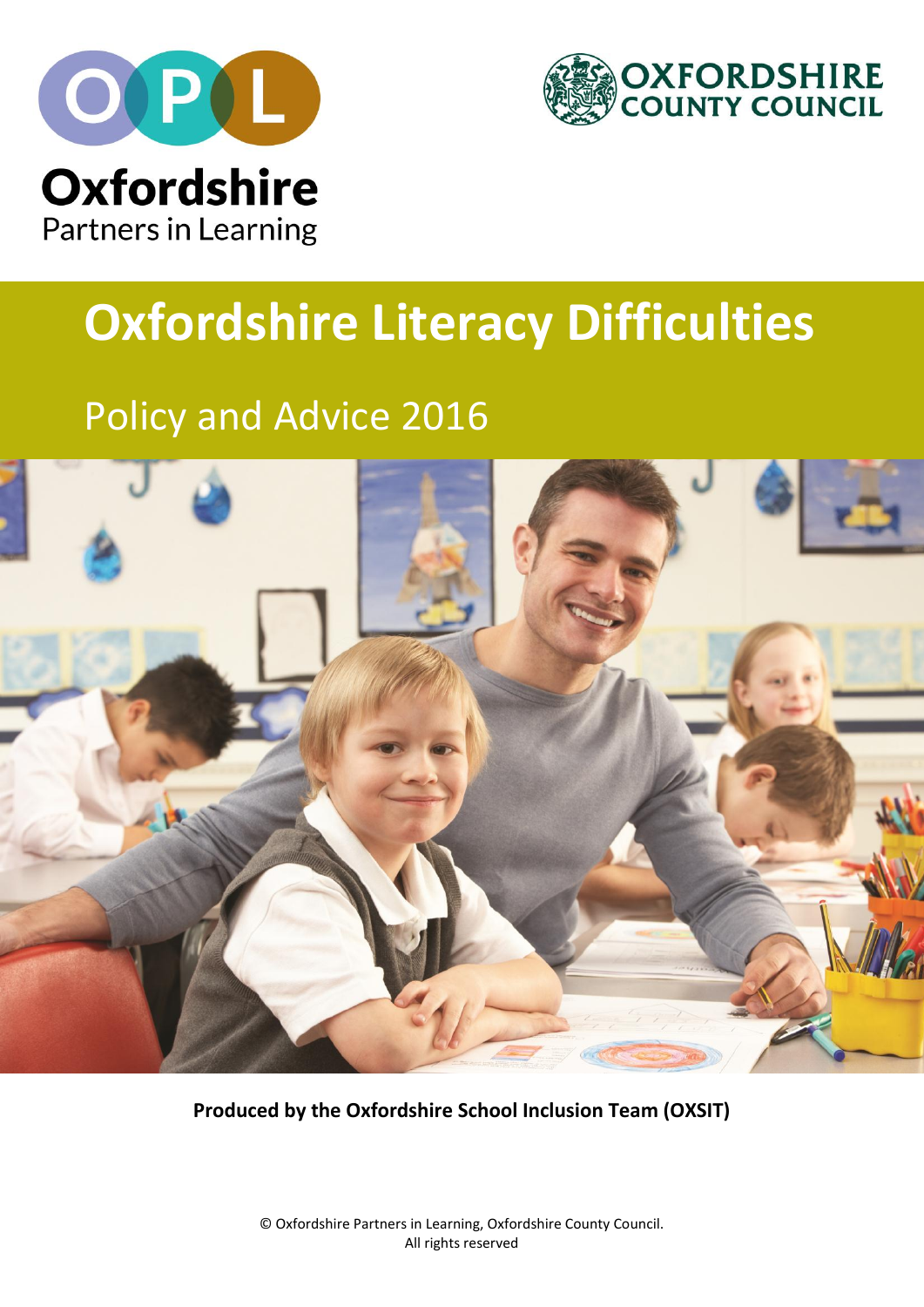



## **Oxfordshire Literacy Difficulties - Policy and Advice 2016**

The Oxfordshire Literacy Difficulties Policy and Advice aims to provide schools with evidence-based guidance on the assessment and support of pupils with literacy difficulties. The types of difficulty that pupils may experience, including dyslexia, are discussed, and suggestions made for assessment materials that will help schools analyse barriers to learning. An updated version of the Oxfordshire Literacy Assessment Pack (LAPack) is included.



Recommendations are made for intervention programmes that have been used successfully in schools across the county. Each child is an individual and provision should be carefully matched to need: some pupils will fit comfortably into an intervention group, while others may need individually tailored support.

This document, in conjunction with the Oxfordshire Guidance for SEN Support, will help schools plan the best provision for their pupils. Advice is also given on building school capacity to support literacy difficulties, with strategies for inclusive teaching and effective ways of working with parents.

**Oxfordshire School Inclusion Team (OXSIT)**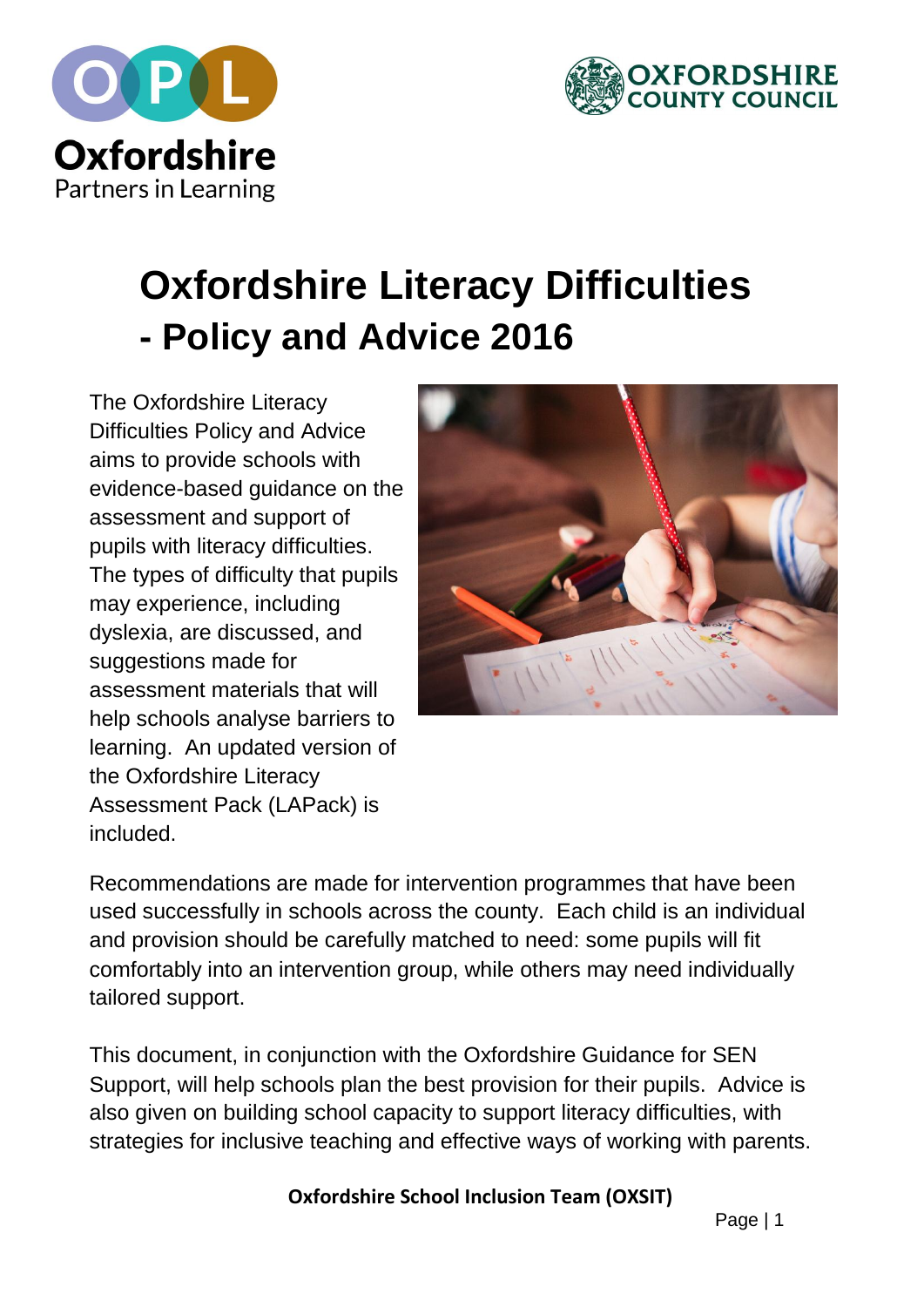## **Table of Contents:**

| <b>Oxfordshire Literacy Difficulties Policy</b>       | 3  |
|-------------------------------------------------------|----|
| <b>Literacy Difficulties Advice - Introduction</b>    | 4  |
| <b>Reasons for Literacy Difficulties</b>              | 5  |
| <b>Monitoring and Assessment</b>                      | 11 |
| <b>Teaching and Learning</b>                          | 17 |
| <b>Intervention</b>                                   | 20 |
| <b>ICT to Support Literacy and Maths</b>              | 26 |
| <b>Building Capacity</b>                              | 28 |
| <b>Working with Parents</b>                           | 31 |
| <b>Working with Pupils</b>                            | 34 |
| <b>Local Authority Support</b>                        | 35 |
| <b>Working with Pupils with Literacy Difficulties</b> | 36 |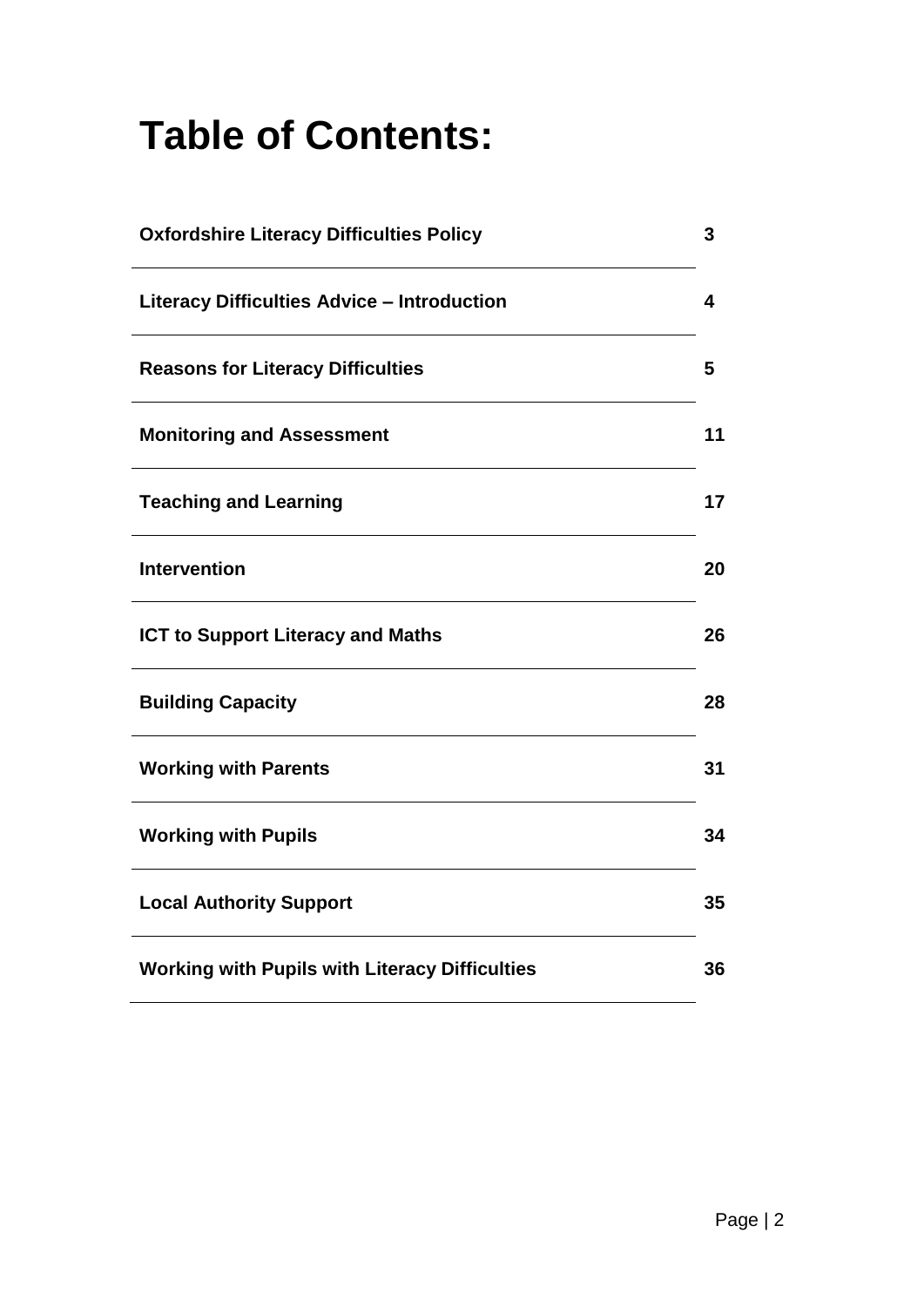## **Oxfordshire Literacy Difficulties Policy**

#### **Introduction**

The Oxfordshire Literacy Difficulties Policy and Advice is designed to give schools clear guidance on supporting pupils with literacy difficulties.

#### **Principles**

Oxfordshire Local Authority recognises that literacy difficulties create a barrier to learning and achievement. The principles of good practice are:

- Teachers take responsibility for the learning of all pupils, including those with literacy difficulties.
- Teachers take notice of individual differences and adjust their teaching accordingly.
- Class teaching is inclusive and promotes independent learning skills.
- Detailed assessment informs teaching and provision.
- Assessment is culture-fair and literacy difficulties are identified irrespective of language, culture, socio-economic status, race and gender.
- Intervention and support is evidence based.
- Intervention work is rigorously evaluated to ensure that it has sufficient impact.
- Early Years teachers are aware of the risk factors for literacy difficulties, and identify pupils at risk as early as possible.
- Intervention occurs as early as possible to prevent pupils falling further behind and frustration impacting on behaviour.
- Pupils with literacy difficulties make accelerated progress in order to catch up with their peers.
- Pupils' feelings about their difficulties are taken into account and pupils are involved in their own target setting and planning their own provision.
- Parents' concerns are listened to and parents are kept fully informed about their child's difficulties and the support that the school is providing.
- Teachers and support staff are trained to recognise and support pupils with literacy difficulties, including dyslexia.

#### **The Literacy Difficulties Advice gives schools guidance on:**

- The causes of literacy difficulties and other related difficulties
- Assessment and monitoring of literacy difficulties, including early identification and assessment of pupils with English as an Additional Language (EAL)
- Teaching and learning, including Teaching Assistant support
- Interventions
- Building capacity of the school to support pupils with literacy difficulties
- Working with parents
- Working with pupils to plan their learning
- Extra support that is available to schools from the Local Authority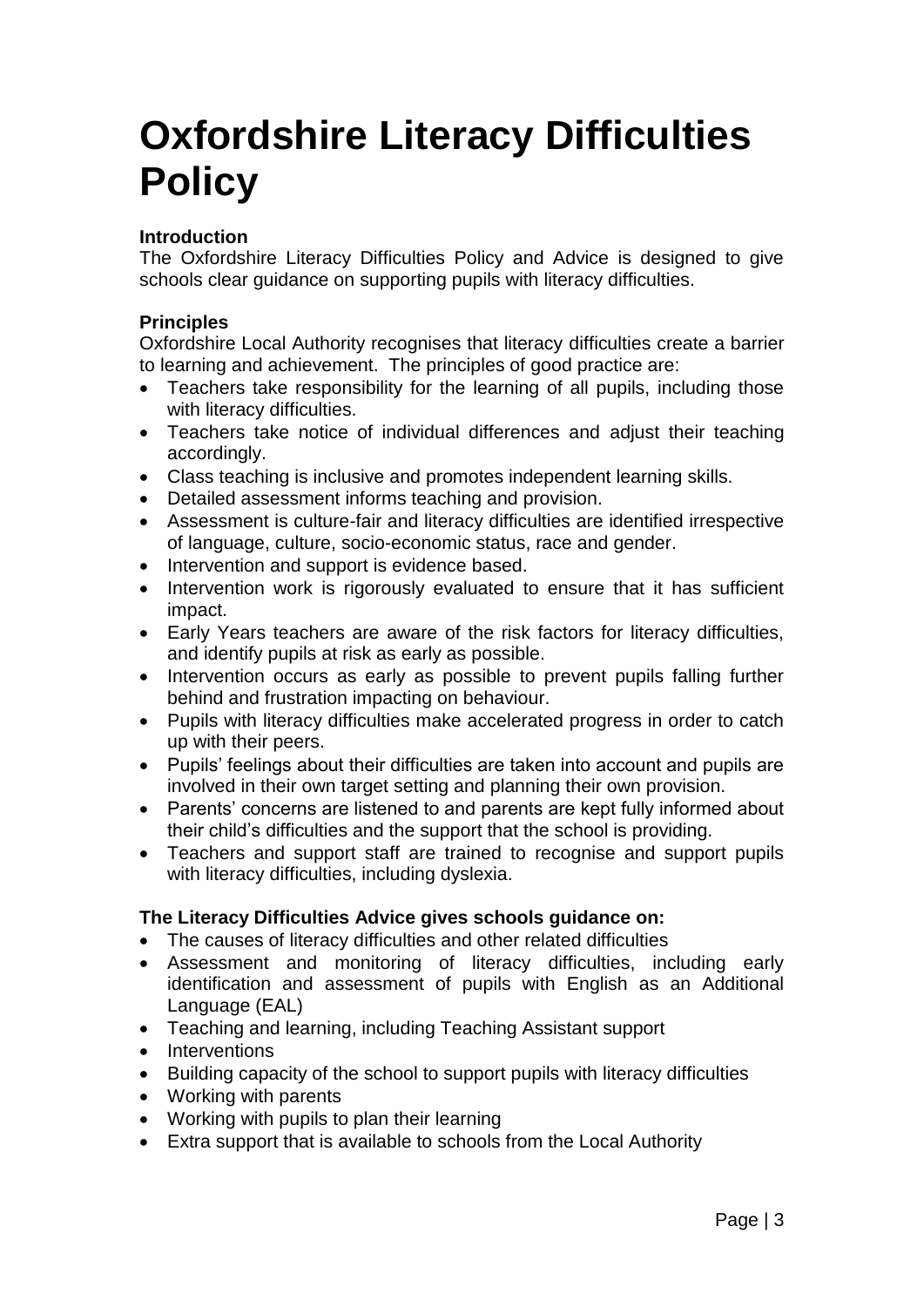## **Literacy Difficulties Advice**

#### **Introduction**

Low literacy rates are associated with social exclusion, poor health, low educational attainment, offending, unemployment and lack of access to training and skills. Low literacy undermines individual confidence, happiness and resilience. National research shows how patterns of achievement are set in families during a child's early years.

- Approximately 7% of children leave KS2 achieving below level 3
- 10% of boys leave KS2 reading below level 3
- Acquisition of NVQ Level 1 numeracy or literacy skills raises the probability of employment by about 5 percentage points.
- Having a secondary qualification reduces the risk of adult depression by 5% to 7%.
- A child from a deprived home has heard on average just 13 million words by the age of four, compared to 45 million in a more affluent home. (Hart, B. & Risley, T.R. "The Early Catastrophe: The 30 Million Word Gap by Age 3" (2003, spring). American Educator)

It is vital that schools address pupils' literacy difficulties as an urgent priority. *Reading by Six: How the best schools do it* (Ofsted November 2010[\)https://www.gov.uk/government/uploads/system/uploads/attachment\\_da](https://www.gov.uk/government/uploads/system/uploads/attachment_data/file/379093/Reading_20by_20six.pdf) [ta/file/379093/Reading\\_20by\\_20six.pdf](https://www.gov.uk/government/uploads/system/uploads/attachment_data/file/379093/Reading_20by_20six.pdf)

This Literacy Difficulties Advice is designed to give schools guidance on including pupils with literacy difficulties in the curriculum and for providing support for pupils to overcome their difficulties. There is advice on working with individual pupils, as well as on building school capacity to deal with literacy difficulties generally.

#### **Aims**

To provide schools with the advice and guidance they need to meet the diversity of children's literacy learning needs through appropriate provision in mainstream settings.

To promote partnership with parents

To enable schools to provide a range of high quality support for pupils with literacy difficulties by:

- Raising awareness of literacy difficulties in all schools by ensuring that all staff are trained to support pupils in the classroom to at least the level presented in national training programmes, such as the Inclusion Development Programme and Department of Education elearning modules
- Ensuring that parents are fully informed about pupils' learning and that parental concerns are acknowledged and addressed
- Improving assessment and intervention practice so that children's learning differences are identified and teaching is adjusted as early as possible in a pupil's school career and continually throughout all key stages
- Making teachers aware of further training opportunities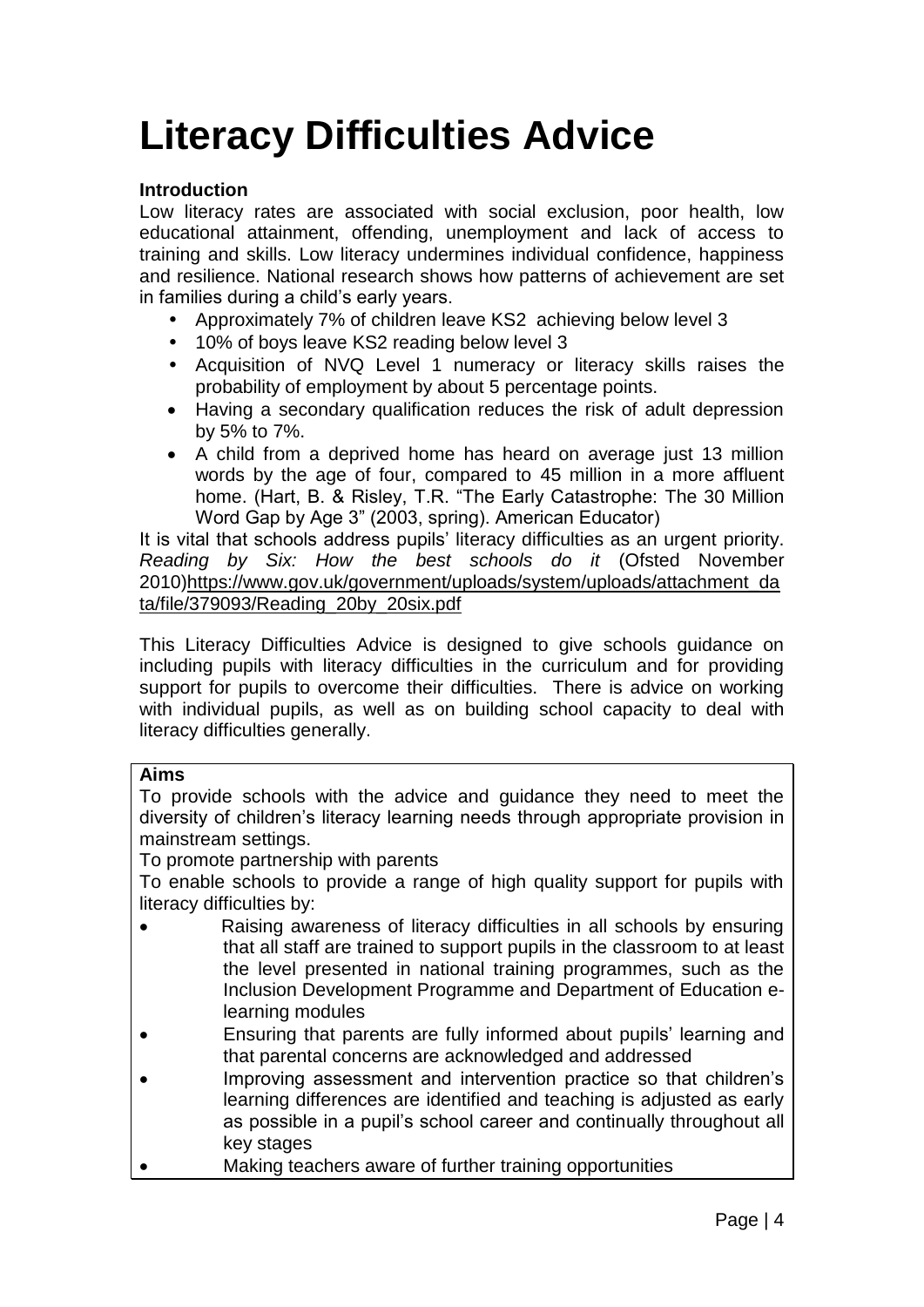## **Reasons for Literacy Difficulties**

#### **For some pupils biological factors will adversely affect their ability to acquire literacy skills:**

- global developmental delay or generally low ability
- poor hearing or vision
- poor short term or working memory difficulties
- specific learning difficulties, such as dyslexia, dyscalculia or developmental coordination delay (DCD)/dyspraxia
- poor spoken language skills receptive and/or expressive
- poor attention

Literacy is built upon language, so if a pupil has poor language skills or has had poor experience of language they will be approaching literacy from a low starting point. An assessment of language skills can often inform provision for language work, and it is essential that any literacy provision is implemented in the context of also addressing wider language deficits.

#### **For some pupils environmental factors will impact on their literacy skills:**

- lack of experience of literacy and books at home
- lack of preschool experience
- poor school attendance
- cultural factors
- lack of appropriate teaching
- low self esteem

It is impossible for schools to make up for what pupils may have missed out on at home, but reading to and sharing books with children is a vital part of preparing them for literacy.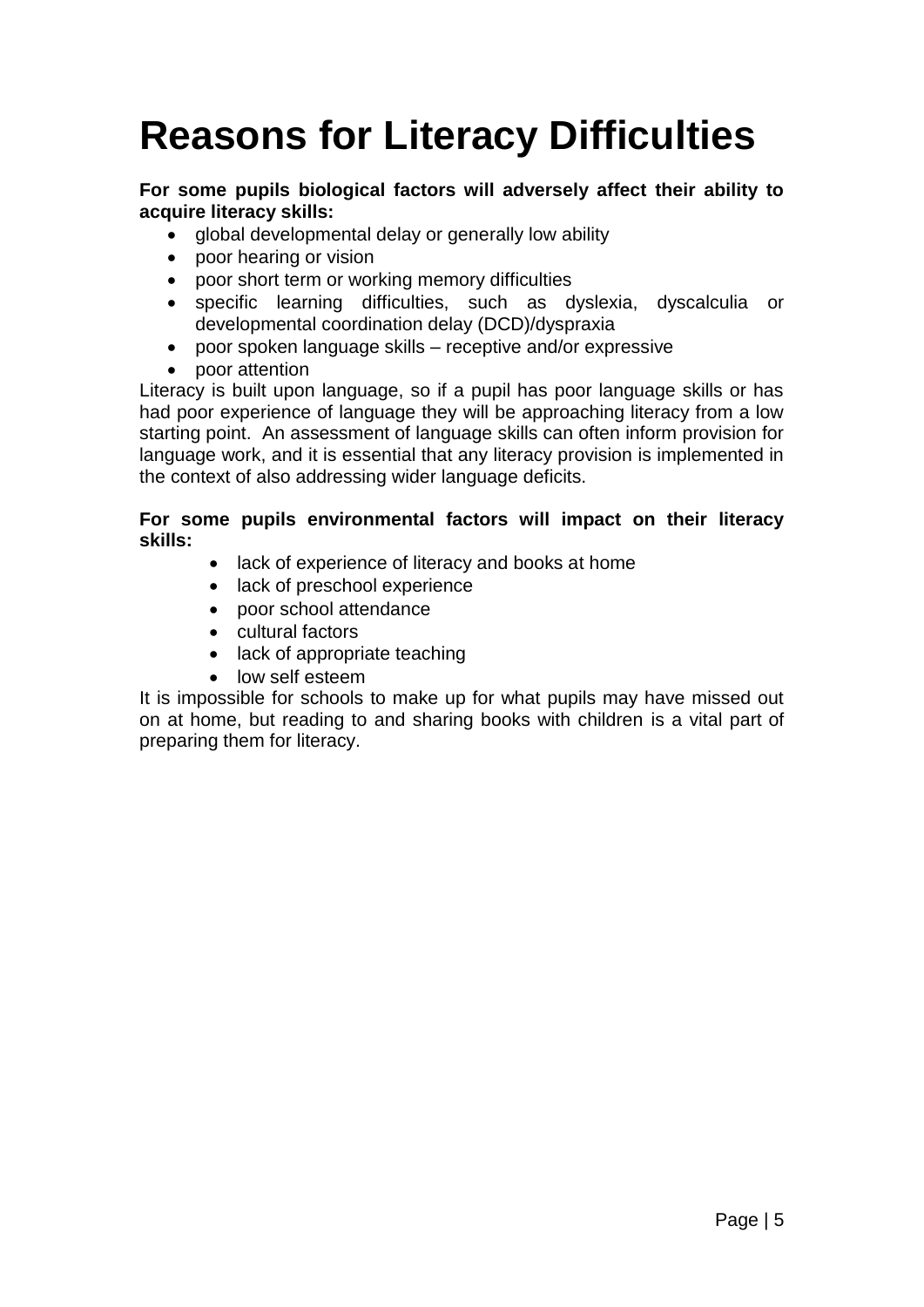#### **The Simple View of Reading**

The diagram below illustrates the interaction between language comprehension and word recognition skills. Depending upon which quadrant they fall into, pupils may need support in both areas.



#### **Dyslexia**

'**Dyslexia**' comes from the **Greek meaning** 'difficulty with words' and is used to describe a learning difficulty that hinders the acquisition of literacy skills.

The British Psychological Society Report (BPS, 1999) working definition of dyslexia describes this as follows:

'*Dyslexia is evident when accurate or fluent word reading and/or spelling develops very incompletely or with great difficulty. This focuses on literacy learning at the word level and implies that the problem is severe and persistent despite appropriate learning opportunities. It provides the basis for a staged process of assessment through teaching.*'

Dyslexia is a continuum with no clear cut off point. The characteristic features of dyslexia are difficulties in:

- identifying and manipulating the sounds in words (phonological awareness)
- retaining an ordered sequence of verbal material (verbal memory)
- processing familiar verbal information such as letters and digits (verbal processing speed)
- visual memory, tracking and processing

Dyslexia occurs in pupils of all intellectual abilities and research has shown that it is not valid to identify dyslexia on the basis of a discrepancy between cognitive ability and attainment in literacy.

If it is known that good quality intervention has been put in place and the pupil has a persistent difficulty, this suggests that the pupil's difficulties are of a dyslexic nature. Dyslexia is not a medical diagnosis and can be identified by monitoring the pupil over time. An independent Educational Psychological assessment is not needed for 'diagnosis.'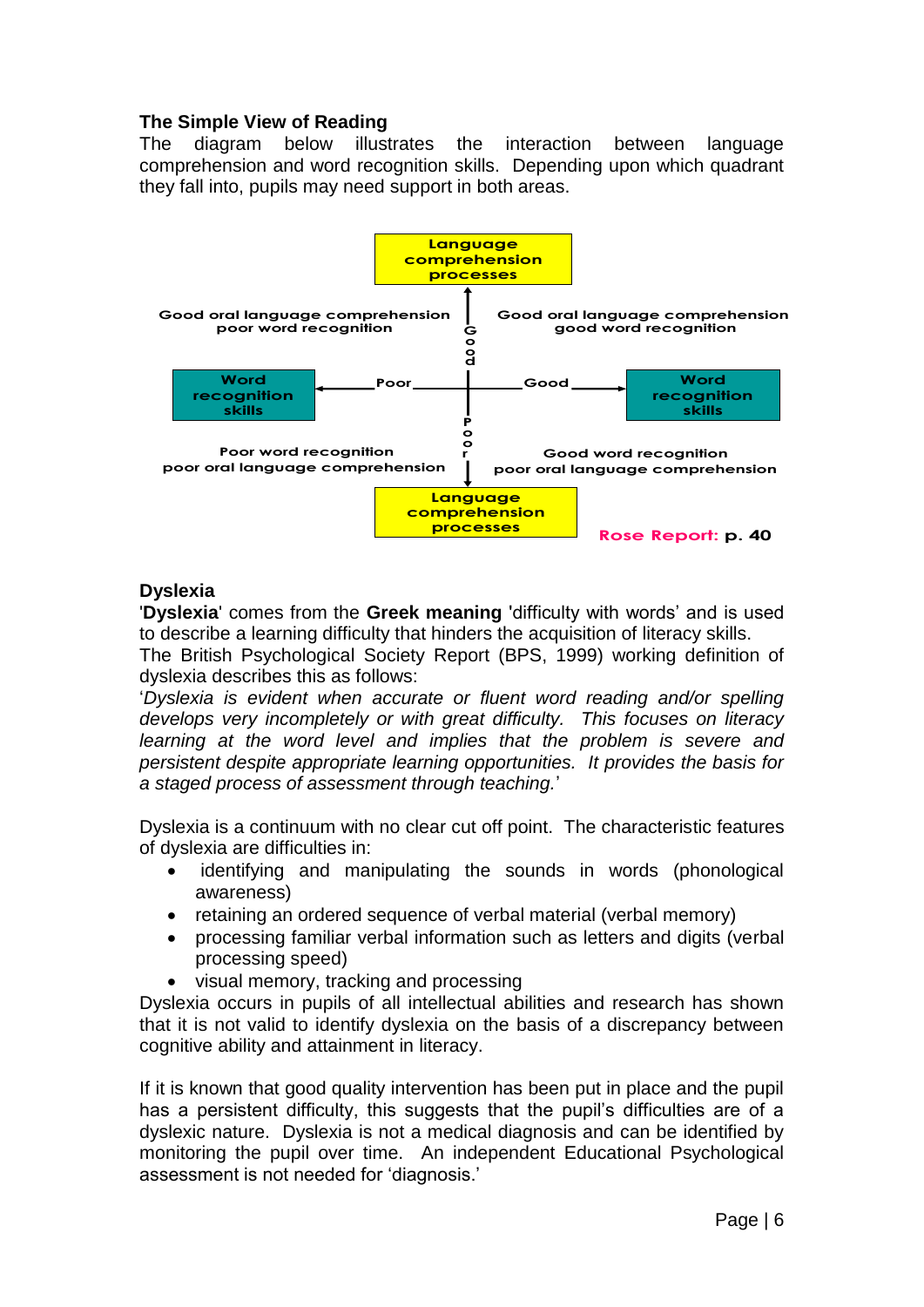Schools should use the *Oxfordshire Guidance for SEN Support* to assess pupils' needs. Section C of the guidance can be used to find out which areas of learning are causing the pupil difficulty and the more detailed descriptors help to unpick difficulties further. For pupils with difficulties around literacy it is important to look at the descriptors for SpLD. The SEN guidance also gives ideas for further assessment and possible intervention.

[https://www.oxfordshire.gov.uk/cms/content/school-support-special](https://www.oxfordshire.gov.uk/cms/content/school-support-special-educational-needs)[educational-needs](https://www.oxfordshire.gov.uk/cms/content/school-support-special-educational-needs)

#### **Co-occurring Difficulties**

Dyslexia is essentially a difficulty with word level literacy skills; however, it may co-occur with other difficulties. For instance a large proportion of pupils with Attention Deficit Hyperactivity Disorder (ADHD) also have dyslexic difficulties. Difficulties often co-occurring with dyslexia are in:

- language
- motor co-ordination
- mental calculation
- concentration
- personal organisation

These difficulties are not in themselves markers of dyslexia. When assessing pupils it is important to look across the whole range of their abilities and difficulties to be able to tailor provision to meet their specific needs.

Development Coordination Delay (DCD) and Dyscalculia are recognised as separate specific learning difficulties, but can co-occur with dyslexia.

#### **Developmental Coordination Delay (DCD) or Dyspraxia**

There are many common indicators between dyspraxia and dyslexia and many children present with elements of both. Dyslexic pupils tend towards poor organisation, poor spatial awareness and some difficulties with social situations. However, this is by no means true for all pupils with dyslexia, or necessarily for all those with dyspraxia. Both conditions have a wide range of characteristics with a significant cross over.

It is good practice to have a baseline assessment so progress can be measured. The sections on SpLD in the *Oxfordshire Guidance for SEN Support* provide some ideas for assessment and intervention for motor difficulties, as does the *Move to Learn* booklet from the Oxfordshire Childrens' Occupational Therapy service. For those with elements of dyspraxia some of the following may help to support independence.

- practising what they can't do
- doing what they want to do
- doing what they NEED to do
- avoiding what is difficult and likely to persist
- seeking out strengths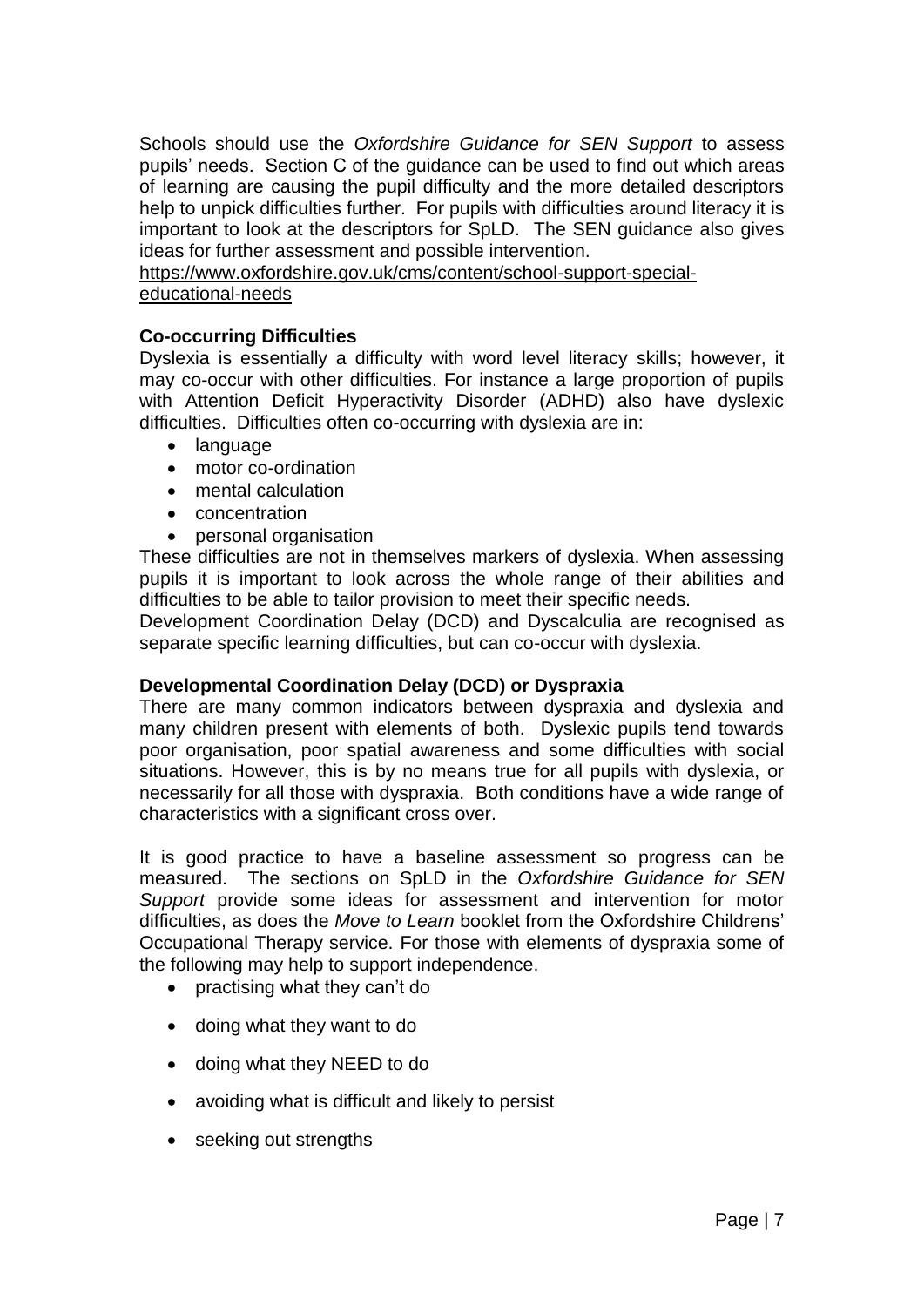Teachers should give pupils opportunities to practise skills repeatedly until they are embedded. It is also useful to help pupils prepare for some activities such as PE by creating a checklist or by decreasing support incrementally as each small skill is learnt. A focus on content rather than on presentation when marking work will help foster self-esteem and confidence. Support the drawing of tables, 2D and 3D shapes. Consider using a visual timetable or checklist to develop independence. The important thing is that many of these pupils will manage to develop other strategies to cope with their disability if they are supported to develop independence through scaffolding and practice. If the problem persists despite focused intervention contact the Occupational Therapy Service.

#### [http://www.oxfordhealth.nhs.uk/children-and-young-people/oxon/integrated](http://www.oxfordhealth.nhs.uk/children-and-young-people/oxon/integrated-therapies/occupational-therapy-2/)[therapies/occupational-therapy-2/](http://www.oxfordhealth.nhs.uk/children-and-young-people/oxon/integrated-therapies/occupational-therapy-2/)

#### [oxonchildrens.therapies@oxfordhealth.nhs.uk](mailto:oxonchildrens.therapies@oxfordhealth.nhs.uk)

The Occupational Therapists also run a free Move to Learn course for teachers. Contact the service for details.

The Oxfordshire branch of the Dyspraxia Foundation run activities for children with dyspraxia and offer support to parents. The current contact is Julie Lambert at [julie.e.lambert@sky.com](mailto:julie.e.lambert@sky.com)

#### **Dyscalculia**

Dyscalculia is the name given to a condition that affects the ability to acquire arithmetical skills. The research into this learning difficulty is still at an early stage, but suggests that there is a deficit in 'numerosity' or 'number sense'. Dyscalculic learners may have difficulty understanding simple number concepts and lack an intuitive grasp of numbers. Even if they produce a correct answer, they may do so mechanically and without confidence. They have little intuitive feel for numbers and little understanding of concepts and principles of logic and often find it difficult to learn number facts and procedures.

Arithmetical development is dependent on the ability to 'subitise'. Subitising is the instant recognition of the numerosity of a set of objects, for example to see that there are 3 people without needing to count them. Therefore children with dyscalculia may count all items in a set because they are unable to subitise, i.e. for  $5 + 3$  they would be unable to hold up one hand and three fingers, but would need to count them all out one by one. Many children can become stuck at this developmental stage if finger flashing and subitisation are not developed at home or within EY/KS1. A dyscalculic child may find subitising and retaining dot patterns extremely difficult even with consistent support.

The following definition is from the American Psychiatric Association (2013): *Developmental Dyscalculia (DD) is a specific learning disorder that is characterised by impairments in learning basic arithmetic facts, processing numerical magnitude and performing accurate and fluent calculations. These*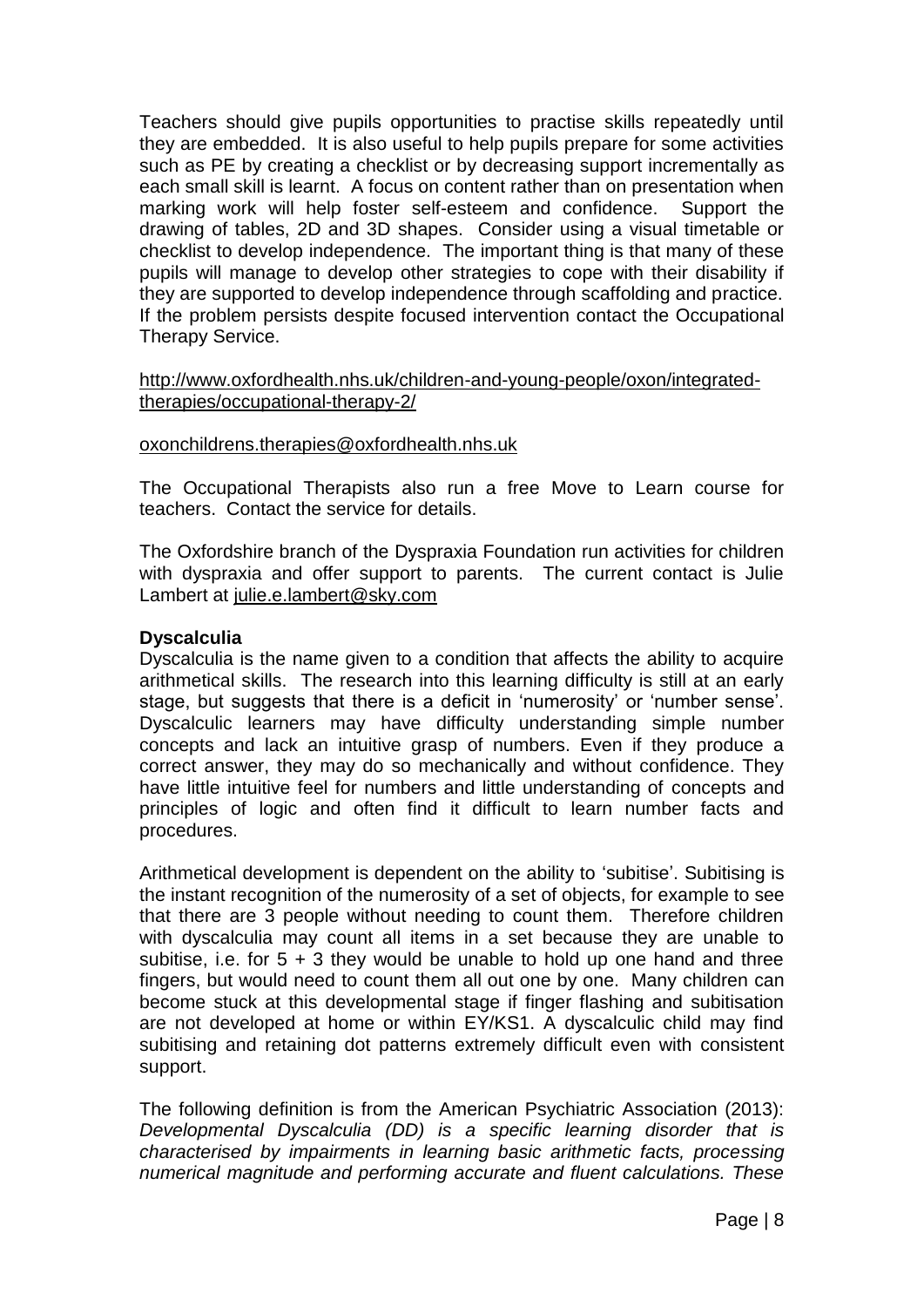*difficulties must be quantifiably below what is expected for an individual's chronological age, and must not be caused by poor educational or daily activities or by intellectual impairments.*

The following are generally agreed to be symptoms of dyscalculia but may also be present in children with more general mathematical learning difficulties:

- Has difficulty when counting backwards.
- Has a poor sense of number and estimation.
- Has difficulty in remembering 'basic' facts, despite many hours of practice/rote learning.
- Has no strategy to compensate for lack of recall, other than to use counting.
- Has difficulty in understanding place value and the role of zero in the Arabic/Hindu number system.
- Has no sense of whether any answers that are obtained are right or nearly right.
- Tends to be slower to perform calculations. (Therefore give less examples, rather than more time).
- Forgets mathematical procedures, especially as they become more complex, for example 'long' division.
- Addition is often the default operation. The other operations are usually very poorly executed (or avoided altogether).
- Avoids tasks that are perceived as difficult and likely to result in a wrong answer.
- Weak mental arithmetic skills.
- High levels of mathematics anxiety.

(British Dyslexia Association website, August 2015)

Research estimates that about 5% of the population will have dyscalculia, but that in the UK 25% may have more general mathematical difficulties.

As with dyslexia, dyscalculia is often co-current with other learning difficulties, so again use the Oxfordshire Guidance for SEN Support to look at each pupil's individual profile of needs. 'Diagnosis' of dyscalculia is difficult, but as with dyslexia it is more a case of observing over time rather than through oneoff assessments. However, the Sandwell Early Numeracy Test (GL Assessment) is useful in unpicking any pupils' strengths and weakness in maths.

Pupils with dyscalculic difficulties will need opportunities for a good deal of over-learning. There needs to be an emphasis on helping pupils develop strategies for solving calculations and problems, a development of 'number sense' and place value, and experiences provided to help them develop images of number that will help them understand the concepts. Many maths books and sites specifically recommend Cuisenaire rods as structured apparatus to help children with dyscalculia develop understanding. Ronit Bird and Jane Emerson are authors with very practical ideas for working with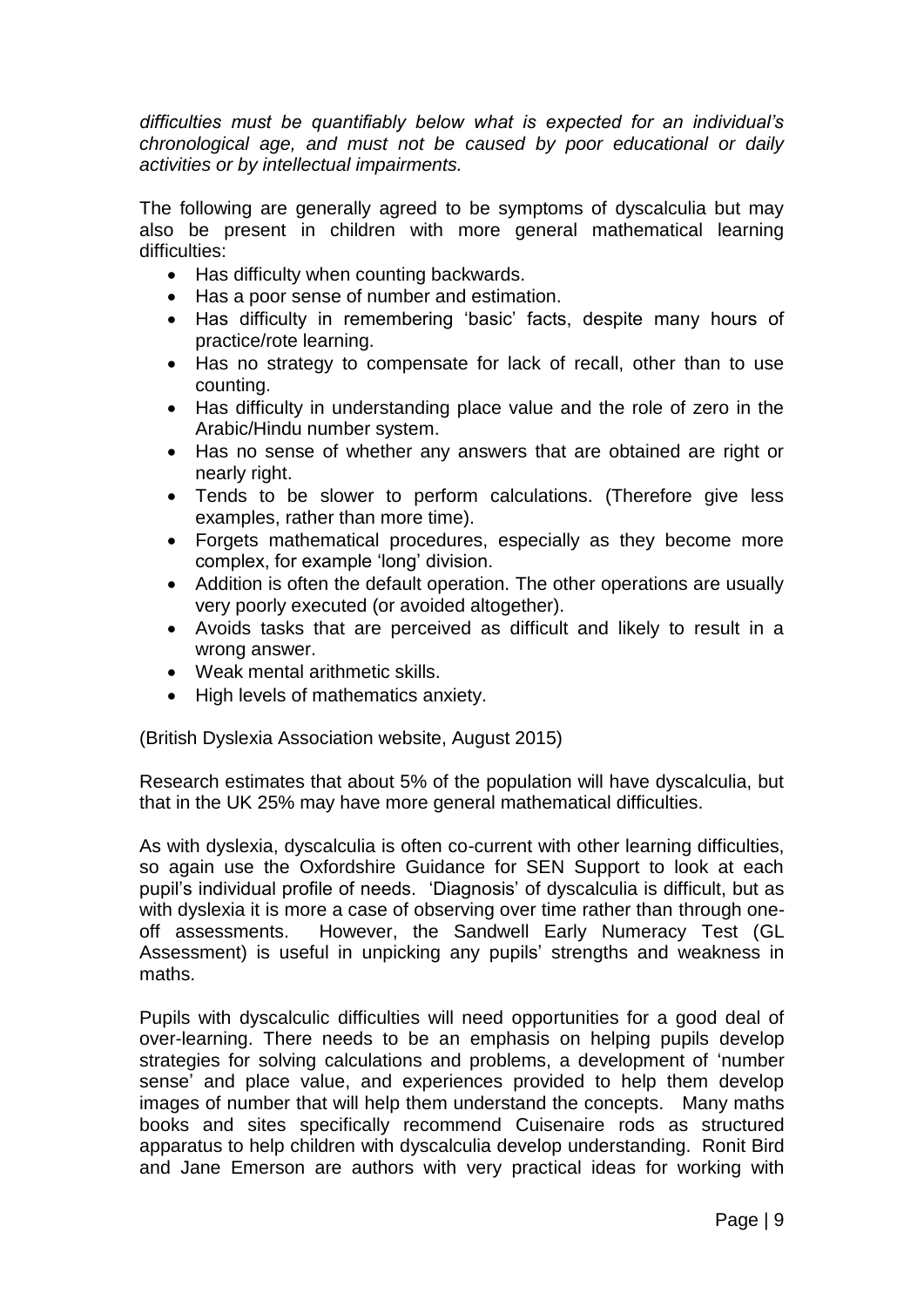children with dyscalculia to develop number sense. As with any provision, adjustments need to be tailored to the needs of the individual**.** 

'Dyscalculia friendly' classrooms promote models and images to develop understanding, overlearning and use of working walls to support memory and an emphasis on helping children to use what they know to derive further number facts. A classroom where maths is seen as fun, where the explanation rather than the answer is valued and where speed is not overemphasised is helpful in reducing maths anxiety.

For information on specific maths interventions refer to the Oxfordshire Primary Support Maths Team at <http://schools.oxfordshire.gov.uk/cms/content/primary-support-team>

This link gives an interesting example of what the possible difficulties a pupil may have <http://learn.familyzone.co.za/dyscalculia-explained/>

#### **Poor Comprehension**

Research has shown that pupils with poor reading comprehension often have even poorer verbal comprehension, so it is important to put some language provision in for these pupils. A full guide and suggested activities are given in the Oxfordshire County Council (OCC) Reading Comprehension document. This covers five areas for the development of comprehension skills:

- establishing context and accessing prior knowledge
- vocabulary
- sequencing
- inference
- prediction

[http://portal.oxfordshire.gov.uk/content/public/LandC/Childserv/sen/advisory/re](http://portal.oxfordshire.gov.uk/content/public/LandC/Childserv/sen/advisory/reading_comprehension.pdf) [ading\\_comprehension.pdf](http://portal.oxfordshire.gov.uk/content/public/LandC/Childserv/sen/advisory/reading_comprehension.pdf)

#### **Poor Short Term and Working Memory**

Pupils with literacy difficulties will often have difficulty with short term and working memory. 'Short term memory' allows us to hold a piece of information for a short time, e.g. remember and repeat a few digits, whilst 'working memory' allows us to hold and manipulate the information, e.g. reverse the digits. Learning is much harder for pupils who struggle with these areas of memory. These pupils will need the opportunity to over-learn skills in a multi-sensory way that enables them to use their sensory pathways to lock in the learning.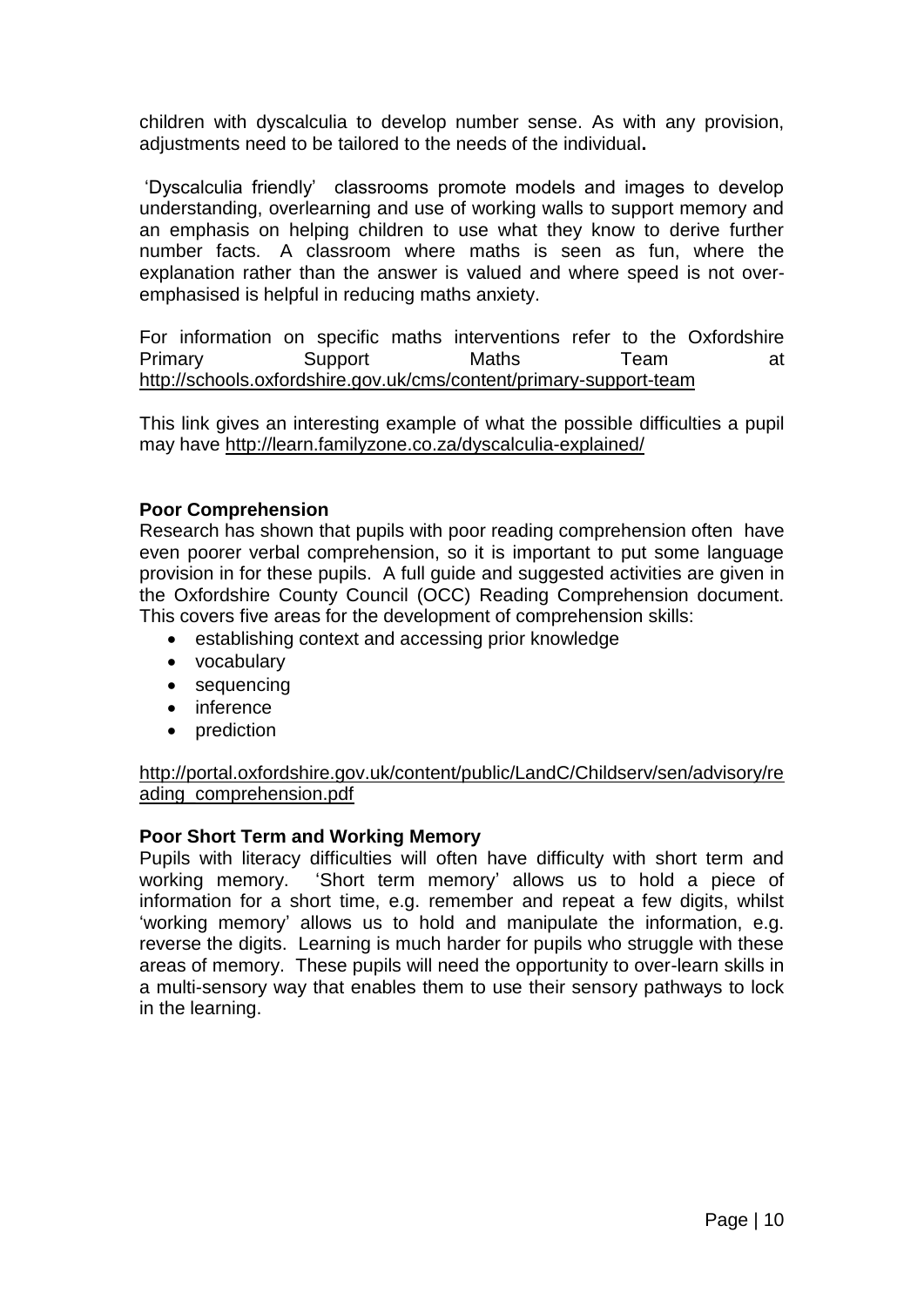### **Monitoring and Assessment**

#### **Tracking pupils**

School tracking systems allow teachers to monitor pupil progress closely. Any pupil failing to make progress should be assessed as outlined in the *Assessment of Individuals* section on page 13 and support put in accordingly. Pupils with SEN need to be making accelerated progress in order to catch up with their peers. An Individual Pupil Tracker can be used to track pupils through interventions and monitor progress as they move through the school. Using a Pupil Profile is a useful way of sharing information about a pupil's learning with staff and parents. An example of a pupil profile for a child with SPLD is provided on page 12.

#### **Early Identification and Intervention**

**Early identification is a key factor in improving outcomes for children. Children's brains are very flexible and intervention put in at a young age can benefit pupils at a neurological level and improve their life-long learning and achievement.**

Use of the *Early Years Foundation Profile*, *Development Matters* and Oxfordshire's *Guidance for SEN Support* will help teachers to understand pupils' strengths and difficulties, and help identify areas where they may need support.

*Development Matters* can be found on the Foundation Years website: *[http://www.foundationyears.org.uk/files/2012/03/Development-Matters-FINAL-](http://www.foundationyears.org.uk/files/2012/03/Development-Matters-FINAL-PRINT-AMENDED.pdf)[PRINT-AMENDED.pdf](http://www.foundationyears.org.uk/files/2012/03/Development-Matters-FINAL-PRINT-AMENDED.pdf)*

*Guidance for SEN Support* can be found on the Oxfordshire intranet under SEN at:

[https://www.oxfordshire.gov.uk/cms/content/school-support-special](https://www.oxfordshire.gov.uk/cms/content/school-support-special-educational-needs)[educational-needs](https://www.oxfordshire.gov.uk/cms/content/school-support-special-educational-needs)

These assessment documents encourage teachers to notice learning differences from the earliest years in school and to adjust their teaching accordingly. Early identification of literacy difficulties is vital and teaching should be adjusted from Foundation Stage onwards.

The key risk factors for literacy difficulties are:

- speech difficulties post 5 years
- difficulty acquiring letter knowledge both sounds and letter names
- poor phoneme awareness and difficulty sounding out words for reading
- poor ability to segment and manipulate phonemes for spelling

**It is better to monitor and support pupils who appear to be 'at risk' in this area, than to delay intervention and allow them to fall further behind.**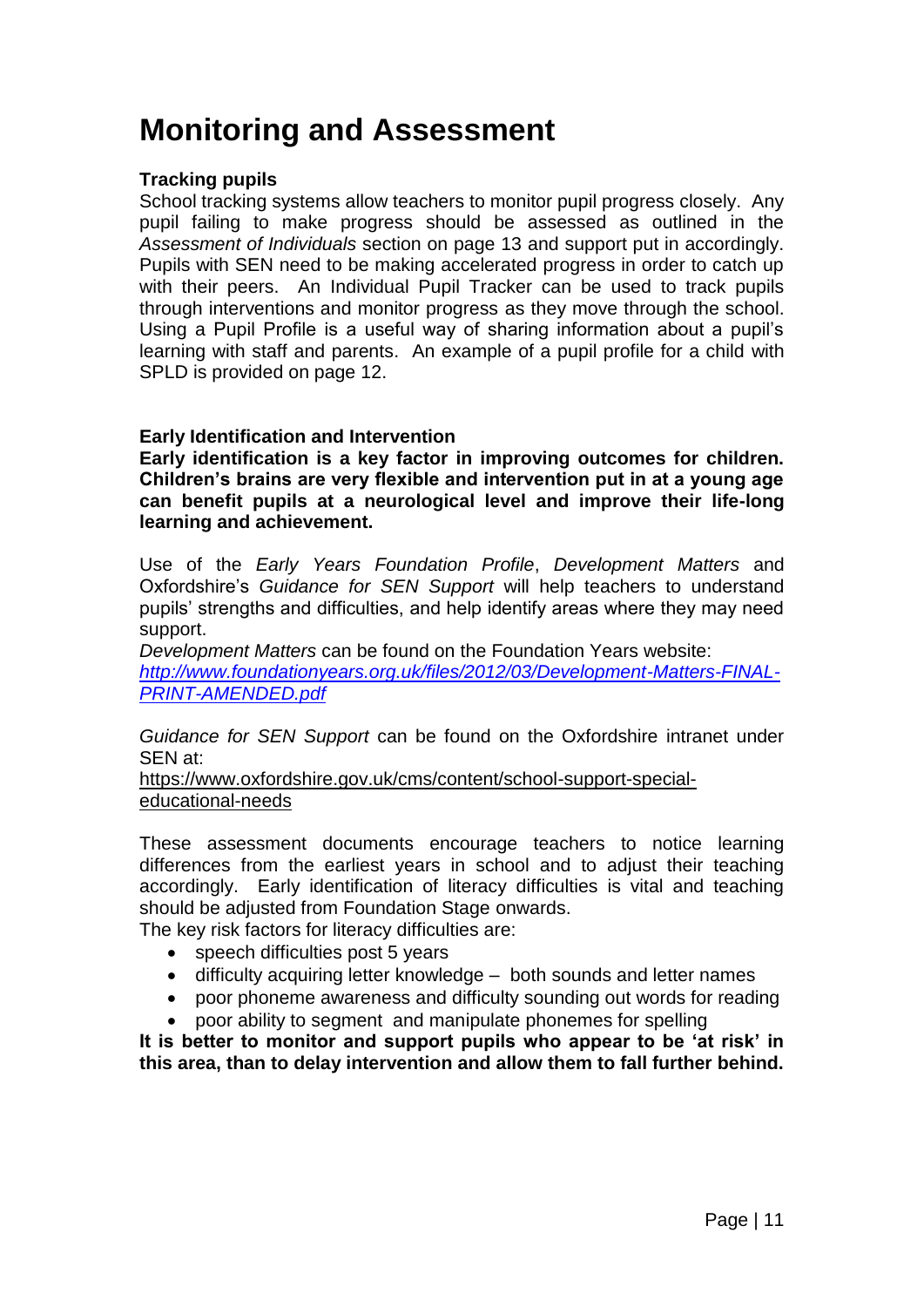#### **Example of a pupil profile for a pupil with dyslexic difficulties**

| <b>Name: Molly</b><br>$\mathsf{C}$ T: Ms Higgins<br>YG: 3<br><b>CAF/TAC: No</b><br><b>RA:</b> 4.5 year<br><b>SA: Below test</b><br><b>NC English: Ic</b><br><b>NC Science: 1a</b><br><b>NC Maths: 2b</b> | <b>Pupil Profile</b> |  |
|----------------------------------------------------------------------------------------------------------------------------------------------------------------------------------------------------------|----------------------|--|
|                                                                                                                                                                                                          |                      |  |
|                                                                                                                                                                                                          |                      |  |
|                                                                                                                                                                                                          |                      |  |
| <b>School Action</b><br><b>School Action Plus</b> √<br><b>Statement</b>                                                                                                                                  |                      |  |

**ANALYSIS OF NEED:** Molly is not yet secure in her phoneme/grapheme links. She can recognise letters by their name but is not always able to identify their sound, which hampers her decoding. She struggles with blending and segmenting and with most digraphs and trigraphs. She is insecure about rhyming and rhythm. Her comprehension is good and she is able to retell a story orally. Molly has a good grasp of mathematical concepts but is sometimes hampered by her inability to read the question. Her written and organisational skills mean that she records numbers incorrectly on occasion. She can be disorganised, forgetting equipment and books for example, but this is improving. Her ball skills are poor.

**STRENGTHS:** Molly has very good friends who support her well. She is aware of her difficulties and is able to talk about her feelings. She is managing her frustrations well. Her parents are very supportive and read with her regularly at home. She is a bright pupil, very articulate with excellent knowledge and understanding. She has a love of stories and narrative and a rich vocabulary.

#### **STRATEGIES FOR SUPPORT:**

- Ensure Molly has a buddy to help with reading of texts
- Regular intensive intervention such as FFT reading programme to support decoding skills
- Highlight columns in maths book in different colours so that she gets the numbers in the right place
- Support with drawing diagrams
- Allow Molly to record her ideas on occasion
- Develop use of laptop
- Build confidence by allowing her to be the expert in class where appropriate
- Ensure that any homework is well within her skill level to cut down on frustration
- Focus on literacy only where appropriate and support her to access other aspects of the curriculum through targeted support, peer support, technology and teacher input to build success.

**OUTCOMES:** To secure Molly's phonic knowledge, so that she has instant recall of all graphemes. To secure her blending and segmenting skills (Sound Linkage). For Molly to be able to read books that are of sufficient interest for her to enjoy.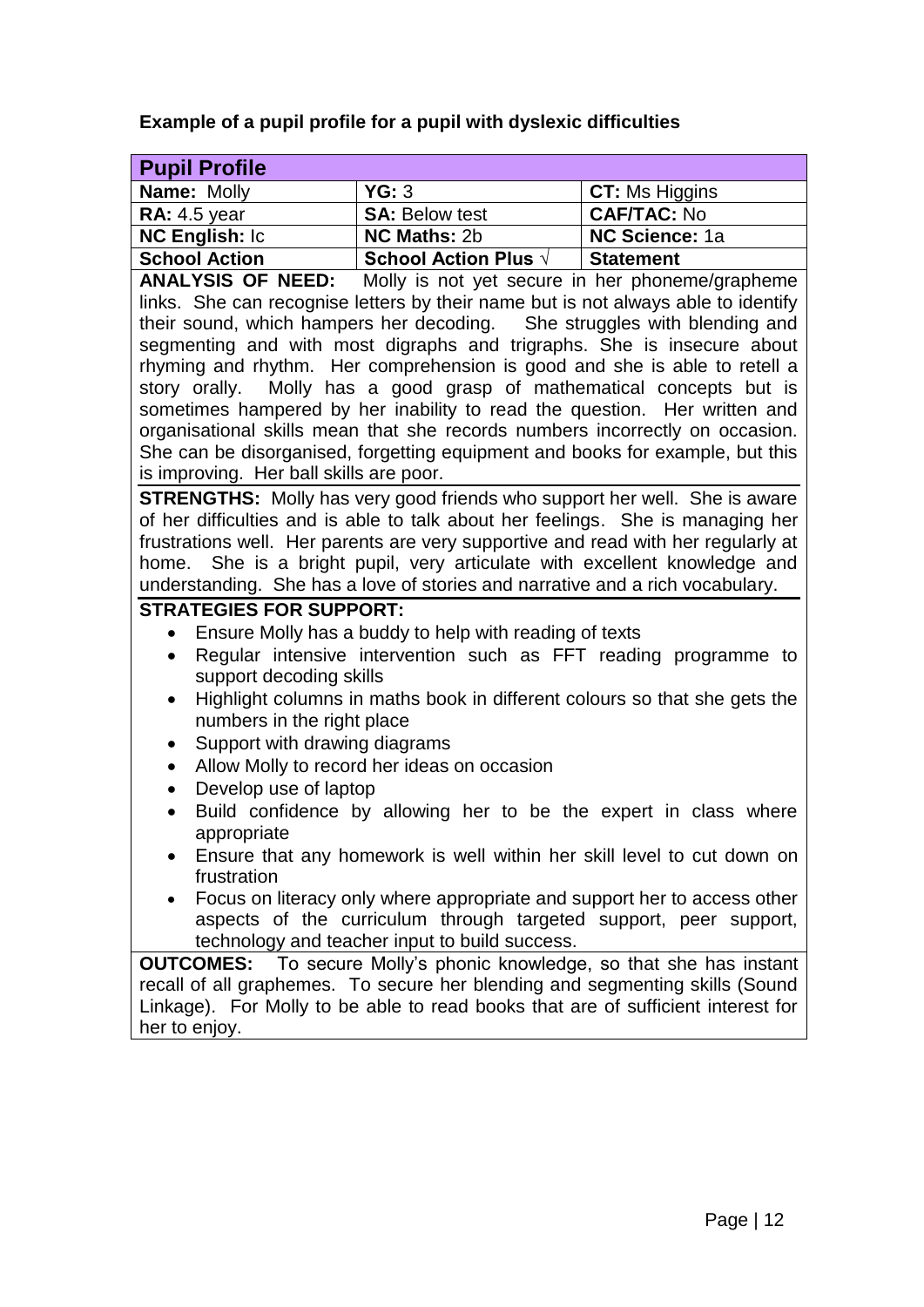#### **Assessment of Individuals**

The school needs to build a full picture of the pupil's strengths and difficulties, and this is often only reached by collecting assessment evidence over time.

#### **Class based literacy assessments:**

- Assessment of progress through the National Curriculum
- Achievement of individual learning targets
- Day to day assessment against learning objectives
- Analysis of pupil's written work
- Use of Checklists in drawing together observations from 'Assessment for Learning' (AFL)
- Information from parents e.g. family history

The British Dyslexia Association suggests that if after 12 weeks a child has not made progress under normal dyslexia-friendly classroom teaching, the teacher should refer the child to the SENCO.

More detailed assessments that the school may include are:

#### **Standardised Reading and Spelling Tests**

Standardised tests measure the pupil's reading or spelling against peers of precisely the same chronological age. The average standardised score is 100, with 68% of pupils falling between 85 and 115. Pupils with a standardised score below 85 may meet the criteria for SEN Support, so pupils with scores approaching this should be looked at in detail. Pupils with a standardised score of 80 or below will experience a significant level of difficulty.

**Salford Sentence Reading Test (2013)** is easy to administer and can be used with all children to measure progress and pick up pupils falling below age appropriate reading levels. The test gives scores for decoding and comprehension.

**Young's Parallel Spelling** can be used with whole classes, small groups or individuals for monitoring reading progress and picking up pupils having difficulties with spelling.

**Neale Analysis of Reading (NARA II), York Assessment of Reading Ability (YARC) and Diagnostic Reading Assessment (DRA)** analyse reading in more detail and compare reading accuracy with comprehension levels, giving separate standardised scores for each. The Neale and York are suitable for primary schools, whilst there is a secondary version of the York, and the DRA is for age 11+.

**The Phonics and Early Reading Assessment (PERA)** is a standardised test matched to the Letters and Sounds Framework and the requirements of the DfE Year 1 'Phonics Screening Check', as well as to the teaching and assessment needs of schools both before and after the statutory test. Pera 2 can be used to assess Year 2 pupils retaking the Phonic Check.

[List of Assessment Materials 2015](Literacy%20Difficulties%20Policy%20and%20Advice%202015%20whole.doc)

Salford Cohort Tracking Sheet

GRT Cohort Tracking Sheet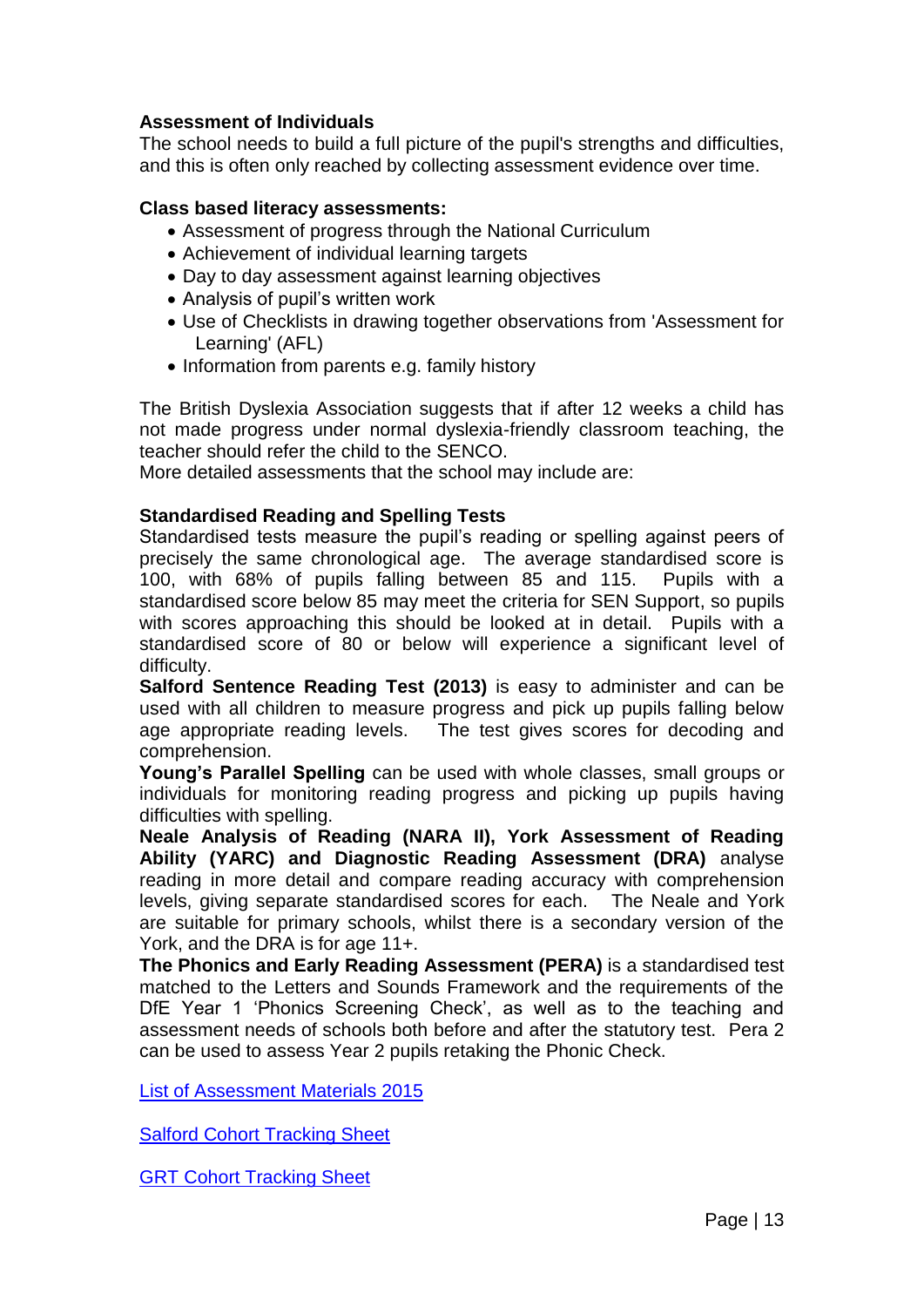#### **Formative Assessment**

**The Literacy Assessment Pack (LAPack)** included in this guidance, is a formative assessment that helps to unpick how the pupil is doing with the basic skills of reading. It is recommended for use with pupils in KS1 and KS2 and for some pupils in KS3.

It contains sections on:

- Phonological skills
- Sight vocabulary
- Sound/letter knowledge
- Knowledge of phonic patterns

The LAPack is an excellent tool not only for assessing pupil's skills, but for monitoring over time and recording small steps of progress between NC levels. The LAPack Flow Chart helps to identify appropriate interventions following assessment with the LAPack.

Literacy Assessment Pack

Flow Chart to show possible interventions for pupils having difficulties on the Literacy Assessment Pack

Letters and Sounds Tracking Sheet

Checklist for Assessing Handwriting

**Running Reading Records and Miscue Analysis** provide evidence of how well a pupil is reading independently. They are an invaluable way of assessing and analysing the reading strategies a pupil is using or neglecting, giving diagnostic information about a pupil's reading strengths and weaknesses. Learning objectives can be identified to target the development of specific strategies. An analysis of the accuracy rate is useful for ensuring that a pupil is reading books at the appropriate level, neither too difficult nor too easy but offering a suitable level of challenge for the pupil.

To quantify a running record; work out the accuracy rate by dividing the number of words read by the number of errors:

| <b>Error Ratio</b> | Percentage Accuracy  | <b>Reading Level</b>                                                        |
|--------------------|----------------------|-----------------------------------------------------------------------------|
| 1:20 and above     | 95% accuracy +       | <b>Independent Level</b>                                                    |
|                    |                      | Too easy for teaching<br>purposes, but ideal<br>for<br>independent reading. |
| $1:10 - 1:17$      | $90 - 94\%$ accuracy | <b>Instructional Level</b>                                                  |
|                    |                      | Ideal for teaching. Pupil will                                              |
|                    |                      | be able to absorb<br>new<br>learning.                                       |
| 1:9 and below      | Below 90% accuracy   | <b>Frustration Level</b>                                                    |
|                    |                      | Too many challenges for pupil                                               |
|                    |                      | to absorb new learning.                                                     |

#### $number of words read = accuracy ratio$ number of errors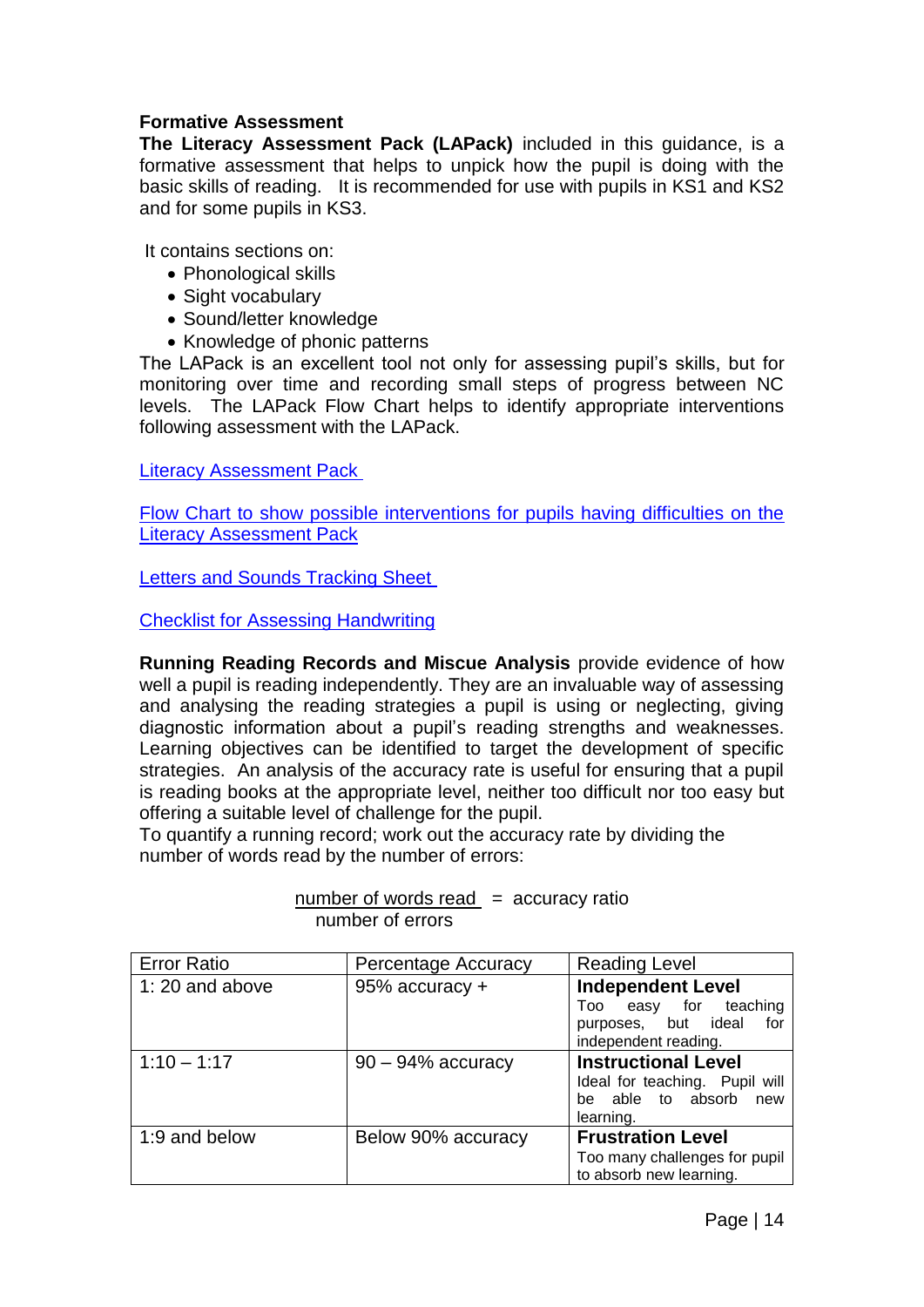#### **Additional Tests**

#### **Other tests that may be useful are:**

**Phonological Assessment Battery (PhAB)** for looking at phonological skills at a higher level than the LAPack. The picture and digit naming speed tests can be used for measuring processing speed, and can be used for assessing access for extra time at KS4.

**British Picture Vocabulary Scales (BPVS 3)** measure the pupil's understanding of vocabulary in isolation. This may be useful with pupils who have scored poorly on a comprehension in a standardised reading test, or for pupils in Early Years/KS1 with poor language development.

**Raven's Coloured Matrices** looks at a pupil's non-verbal reasoning skills. If a pupil is having literacy difficulties this can be a useful assessment for looking at the pupil's underlying general ability.

**QCA checklists can be used** for an assessment of social, emotional and behavioural difficulties that may affect, or be affected by, poor literacy **Renfrew Action Picture Test** is a standardised test of oral language looking at grammatical structures.

**The Record of Oral Language New Edition Update (Marie Clay 2015) l**ooks at recording and assessing change in children's oral language development. Proficiency in oral language is important in the development of early literacy.

**An Observation Survey of Early Literacy 3rd Ed. (Marie Clay 2013)** presents a battery of assessment covering a broad range of literacy skills including: concepts about print, individual word reading, reading in context, writing, letter knowledge and phonic knowledge. The assessment tasks are designed for systematic observation of young children as they learn and each task in the survey has been carefully structured for consistent delivery.

#### **It may be necessary to consult with outside professionals such as:**

- A Speech and Language therapist(SLT)/Language and Communication Advisory Teacher (LACAT) if the pupil appears to have an underlying language difficulty
- An occupational therapist if the pupil has poor motor control
- An educational psychologist if the pupil has more wide spread difficulties, or the school has been unsuccessful in helping the pupil to make progress.

It is always worth asking parents/carers to organise hearing and eyesight checks, as poor hearing and sight can have a huge impact on a child's ability to learn to read.

It is also valuable to ascertain the pupil's own perception of his/her strengths and weaknesses and what s/he thinks works and what is less effective. When pupils are involved in setting their own learning targets, they are often much more motivated to succeed.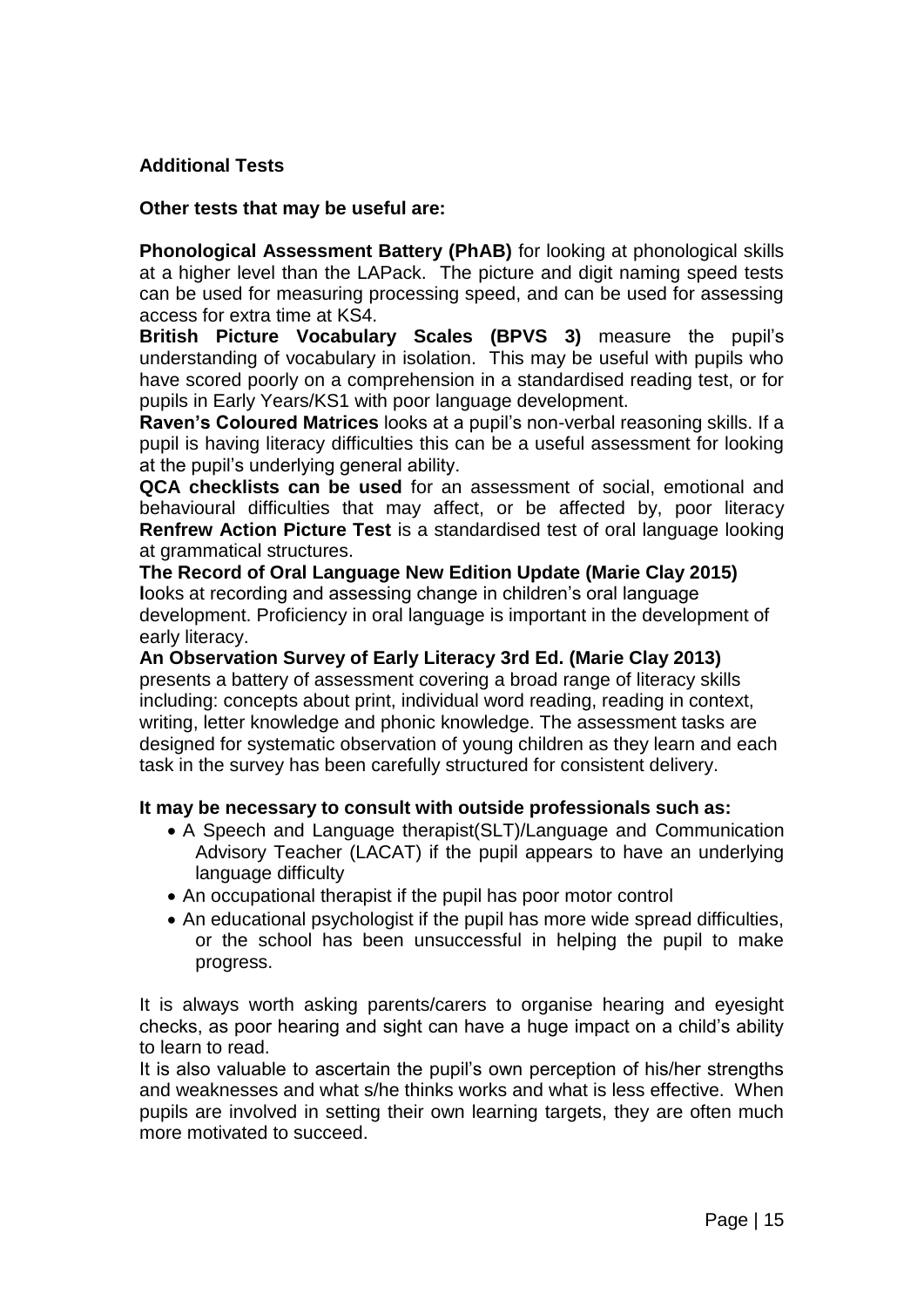#### **Assessing children with EAL and children from ethnic and cultural minorities**

Particular care needs to be taken when assessing children with English as an additional language (EAL) and children from ethnic and cultural minorities, including travellers and refugees. The Equality Act (2010) dictates that schools provide equal opportunities for all pupils. Professionals need to be vigilant to ensure that their practice is not discriminatory. All teachers and non-teaching staff need to be aware of the linguistic and cultural bias of resources such as books and standardised tests, and should be alert to the risk of identifying a literacy difficulty where none is present or failing to identify a learning difficulty through an assumption that the issue is purely EAL.

Research evidence suggests that the response to pupils with English as an additional language who have poor phonological skills should not differ from their monolingual counterparts. However, the interpretation of data for individual pupils needs to take full account of the learning opportunities available.

The booklet *EAL or SEN? Guidance for schools in identifying and assessing children in Key Stages 1 and 2 with English as an Additional Language, who may also have special educational needs* will be helpful in deciding on provision that may be needed for pupils. This can be found on the intranet at: [http://portal.oxfordshire.gov.uk/content/public/LandC/Childserv/sen/advisory/E](http://portal.oxfordshire.gov.uk/content/public/LandC/Childserv/sen/advisory/EAL_or_SEN.pdf) [AL\\_or\\_SEN.pdf](http://portal.oxfordshire.gov.uk/content/public/LandC/Childserv/sen/advisory/EAL_or_SEN.pdf) 

*Developing Quality Tuition: Effective practice in schools*, which contains more detailed advice for assessing EAL pupils, is available on the DfE website at: [https://www.gov.uk/government/uploads/system/uploads/attachment\\_data/file/](https://www.gov.uk/government/uploads/system/uploads/attachment_data/file/183945/developing_quality_tuition_-_english_as_an_additional_language.pdf) [183945/developing\\_quality\\_tuition\\_-\\_english\\_as\\_an\\_additional\\_language.pdf](https://www.gov.uk/government/uploads/system/uploads/attachment_data/file/183945/developing_quality_tuition_-_english_as_an_additional_language.pdf)

Further advice on working with pupils with EAL can be provided by the Oxfordshire School Inclusion Team at [SchoolImprovementTeam@Oxfordshire.gov.uk](mailto:SchoolImprovementTeam@Oxfordshire.gov.uk)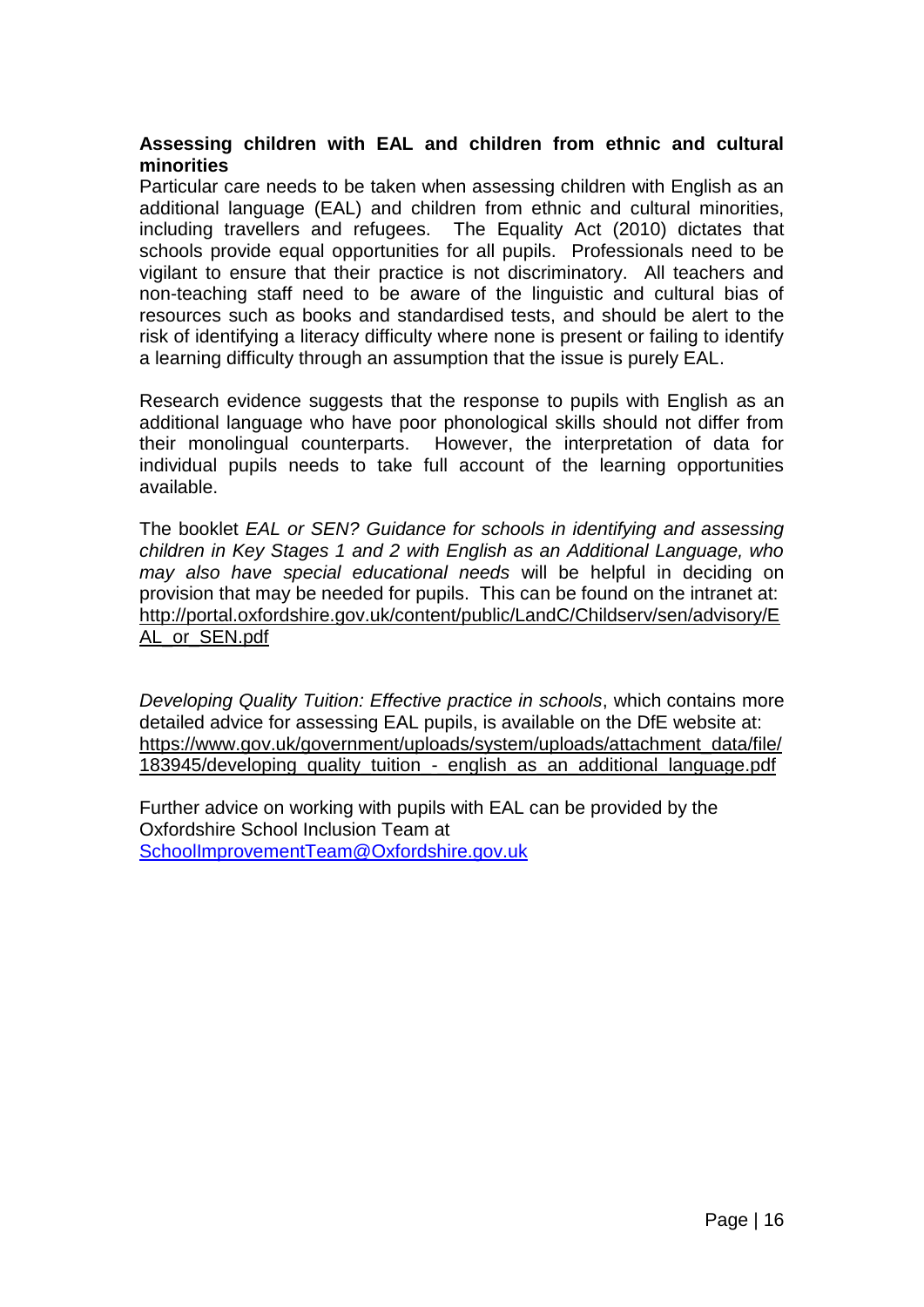### **Teaching and Learning**

#### **The Teaching of Reading**

The Rose Report (2007) concluded that for the majority of children synthetic phonics taught in a structured way is the most successful way of learning to read, though the report emphasised that phonics must be taught within a context of rich language work and experience of books. However, the small minority of children with severe difficulties may also benefit from other teaching methods or a more holistic approach to literacy, such as Reading Recovery or the FFT Reading programme. All children need good language skills in order to fully develop their reading skills. Vocabulary is the greatest predictor of reading ability at age 11, and without the understanding of the syntax and semantics of language reading cannot progress, however well the phonics are taught. Many children come into school with an impoverished experience of language and literacy; they have poor spoken language and little experience of books. It is important that these experiences and skills are developed alongside the phonic work.

*Letters and Sounds* provides excellent guidance on the teaching of phonics. It is a programme designed for Foundation Stage, but is a useful resource for teaching pupils with literacy difficulties whatever their age. The programme has six phases which introduce phonics in a developmental way. Phase 1 develops phonological skills and it is essential to continue this work alongside the following five phases, so that pupils develop the necessary phonological skills to meet the demands of increasingly more complex phonic work.

Many schools use other phonic programmes, such as Read, Write Inc or Jolly Phonics. Whatever resources are used it is important that pupils, especially those having difficulty, continue structured phonic work until they are secure in all phonic patterns. However, if pupils are struggling with phonics, other approaches, such as the teaching of sight words and re-reading familiar books, can help them take their first steps into reading. More holistic literacy approaches, such as Reading Recovery and Fischer Family Trust Reading Programme help pupils to develop skills in all aspects of literacy and are highly effective.

#### **Language Work**

Language delay or difficulties can seriously delay the acquisition of literacy skills. Literacy is dependent upon spoken language, so it is important to develop pupils' language alongside their literacy. Rich language work in Early Years can help to build the foundations of reading.

*Development Matters* at [www.foundationyears.org](http://www.foundationyears.org/) can help pinpoint the level of language acquisition of pupils in Early Years. For older pupils the British Picture Vocabulary Scales can be a useful tool for looking the understanding of vocabulary, and this gives a standardised score, which can help to measure the severity of difficulty. If a pupil is presenting a particular concern, then it is very useful to refer them to the SENSS Interaction and Communication Service for an assessment and advice by a Speech and Language Therapist or LACAT. Information about this team and a referral form can be found on the Oxfordshire Schools intranet: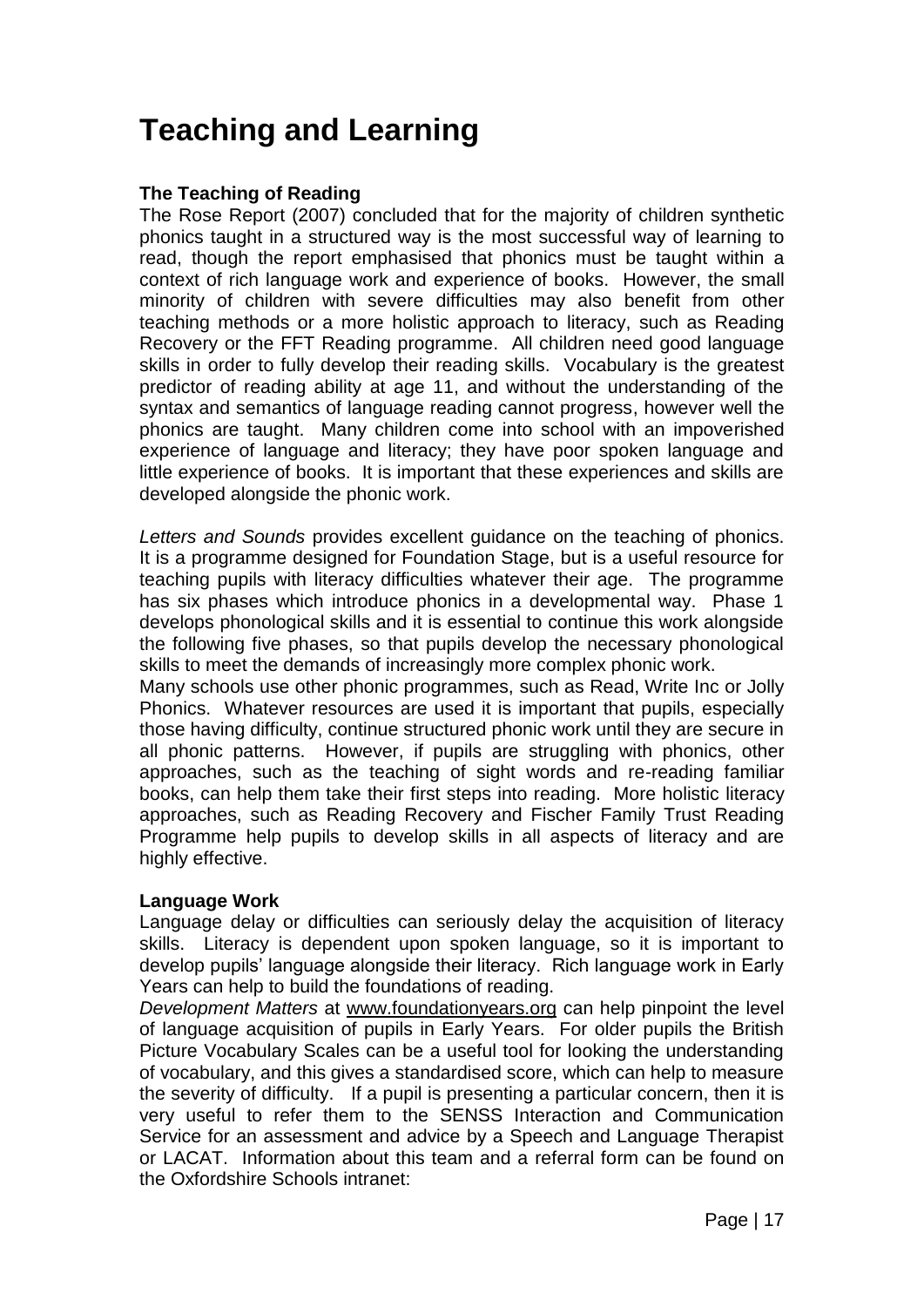[http://schools.oxfordshire.gov.uk/cms/content/communication-and-interaction](http://schools.oxfordshire.gov.uk/cms/content/communication-and-interaction-support-service)[support-service](http://schools.oxfordshire.gov.uk/cms/content/communication-and-interaction-support-service)

Many schools across the county are successfully using the *Spirals* programme (*Developing Language and Communication Skills through Effective Small Group*, 3rd Ed. by Marion Nash with Jackie Lowe and Tracy Palmer, Routledge 2011) as an initial intervention in Foundation Stage for pupils who appear to have poorer than age-equivalent language. This programme has been very successful in many settings, and such early intervention will help to prevent pupils falling behind. There are also *Spirals*  programmes for KS1, KS2 and for specific areas of the curriculum, such as maths and science.

The *Reading Comprehension* document on the intranet has lots of ideas for developing language skills, and your LACAT will be able to offer advice and support for individual pupils.

[http://portal.oxfordshire.gov.uk/content/public/LandC/Childserv/sen/advisory/re](http://portal.oxfordshire.gov.uk/content/public/LandC/Childserv/sen/advisory/reading_comprehension.pdf) [ading\\_comprehension.pdf](http://portal.oxfordshire.gov.uk/content/public/LandC/Childserv/sen/advisory/reading_comprehension.pdf)

#### **Inclusive Teaching and Learning for those with Literacy Difficulties**

A truly inclusive school makes all pupils into successful learners. To do this, teachers need to know where a pupil is in their learning and what very small next-steps are needed in order for them to make progress. In order for all teachers to know where pupils are in their learning they need access to finetuned assessments and they need to use an effective Assessment for Learning (AfL) approach to teaching and learning.

One of the major barriers to achievement for pupils with literacy difficulties is being rendered dependent on adults to help them learn. This will always happen if the work set is not within the capabilities of the learner. Pupils with SEN like 'hard work they can do' (Lamb Review 2010). If children are constantly working beyond their current skill level they may well be at risk of 'learned helplessness' or of displaying a range of diversionary and delaying tactics. Pupils need opportunities to apply their skills, working collaboratively with other children and independently. To become increasingly independent learners, pupils will need:

- to be regularly assessed using fine-tuned assessments and formative assessment so that everyone is absolutely clear about what small step they need to take;
- independent tasks within their current capabilities that have been clearly explained and modelled for them;
- regular feedback on how they are progressing;
- scaffolded support in pairs or small groups;
- adult guidance to try out learning with collaborative support before having a go on their own;
- clear quidance to support organisational skills:
- teacher awareness of the readability of texts and how to support access;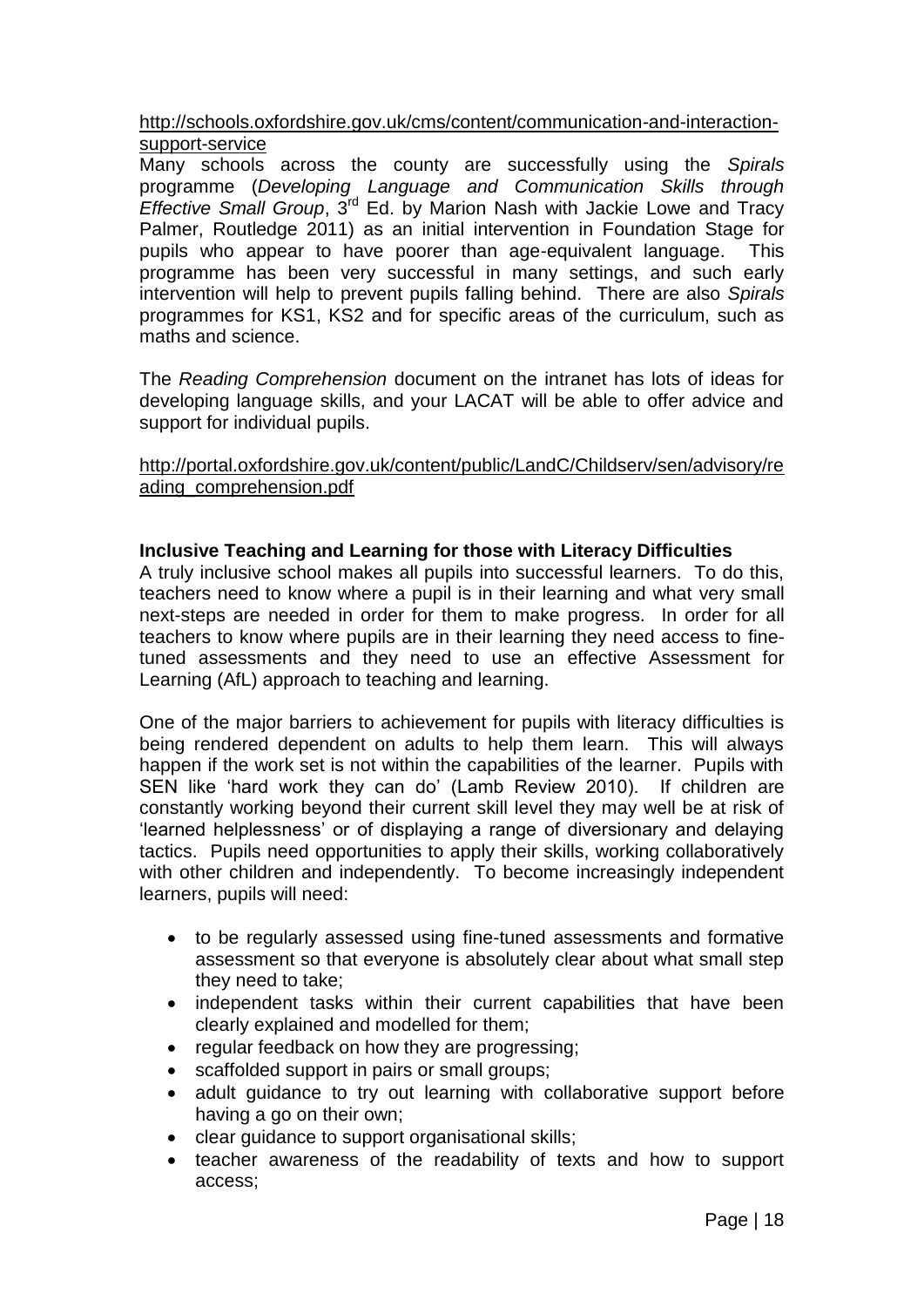- careful planning of the use of TAs to guard against over dependence;
- a range of easily accessible resources to aid independent work;
- regular teaching by a teacher in a small group rather than always being taught by TAs;
- focused, regular and consistent intervention to support the development of skills.

All pupils need to access a sequence that moves them from dependence on the teacher, through modelled, shared and guided group activities to a point where they are sufficiently skilled and confident to work independently on their own.

#### Adjusting the teaching

#### **Teaching Assistant Support**

Pupils with literacy difficulties will often have some support in class from a teaching assistant (TA). The aim of the support is to allow them access to the written curriculum. It is vital that teachers plan carefully for the use of TAs so that the pupil does not become overly dependent. Teachers should consider planning for these pupils as if they have no support so that they are essentially planning the very next step in their independent learning. TAs can then support the development of these independent skills and work with other members of the class.

All pupils with literacy difficulties benefit from short, focused interventions to develop their skills. TAs will need to be well trained to deliver these interventions, which should be based on well-founded research and be proven to accelerate progress.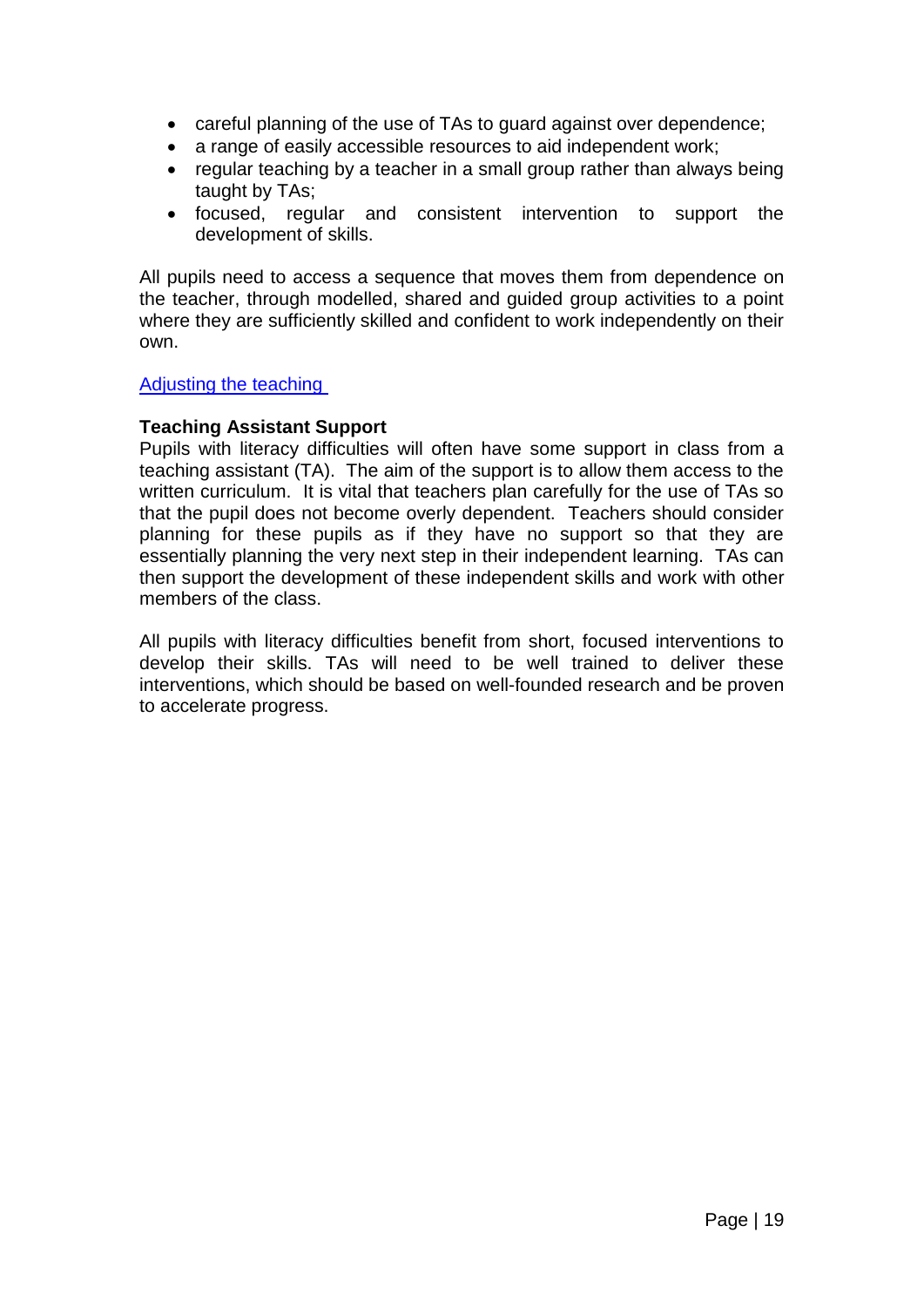### **Intervention**

For pupils who are really struggling with literacy, even outstanding classroom teaching is unlikely to address all their needs. However, it is important to use good quality intervention materials and to monitor the progress pupils make in order to evaluate the impact. TAs need to be properly trained to deliver sessions and monitored for quality assurance. Research shows that short, intense interventions have as much impact as those that carry on for longer. However, for pupils with severe levels of difficulty, daily sessions are needed for learning to be secured and maintained. Intervening as early as possible prevents pupils falling behind further. *What Works for Children and Young People with Literacy Difficulties*, Greg Brooks 2013 gives an overview of successful interventions nationally, and below are summaries of intervention materials that have shown to be effective in schools across Oxfordshire.

#### **The Importance of Multi-sensory Teaching and Learning**

Pupils with dyslexia and other literacy difficulties need the opportunity to overlearn skills and knowledge. Poor short term and working memory, as well as slow processing skills, can make learning arduous. Doing things in different sensory ways - visually, aurally, orally and kinaesthetically – helps build neural pathways in the brain, and the more sensory pathways are built up, the more secure the learning.

#### **Phonological Skills Interventions**

#### **Launch Into Reading Success**

This was designed as a group intervention for Year 1 children **at risk** of reading difficulty, and is an auditory training programme to develop phonological skills. It consists of 9 sections with 66 activities, which are all outlined clearly and for which resources are provided. It can be run by an experienced TA with support from the teacher. To some extent *Letters and Sounds Phase 1* covers these skills, but this programme can be useful for pupils struggling at this early stage.

#### **Sound Linkage**

This is a programme of phonological skills training for pupils in KS2 consisting of 5 minutes a day 1-1. It can be done in isolation, but can also be used as part of a longer tailored package for pupils with higher levels of need. It includes:

- Phoneme segmentation
- Phoneme blending
- Phoneme deletion
- Phoneme substitution
- Phoneme transposition
- Phonological linkage activities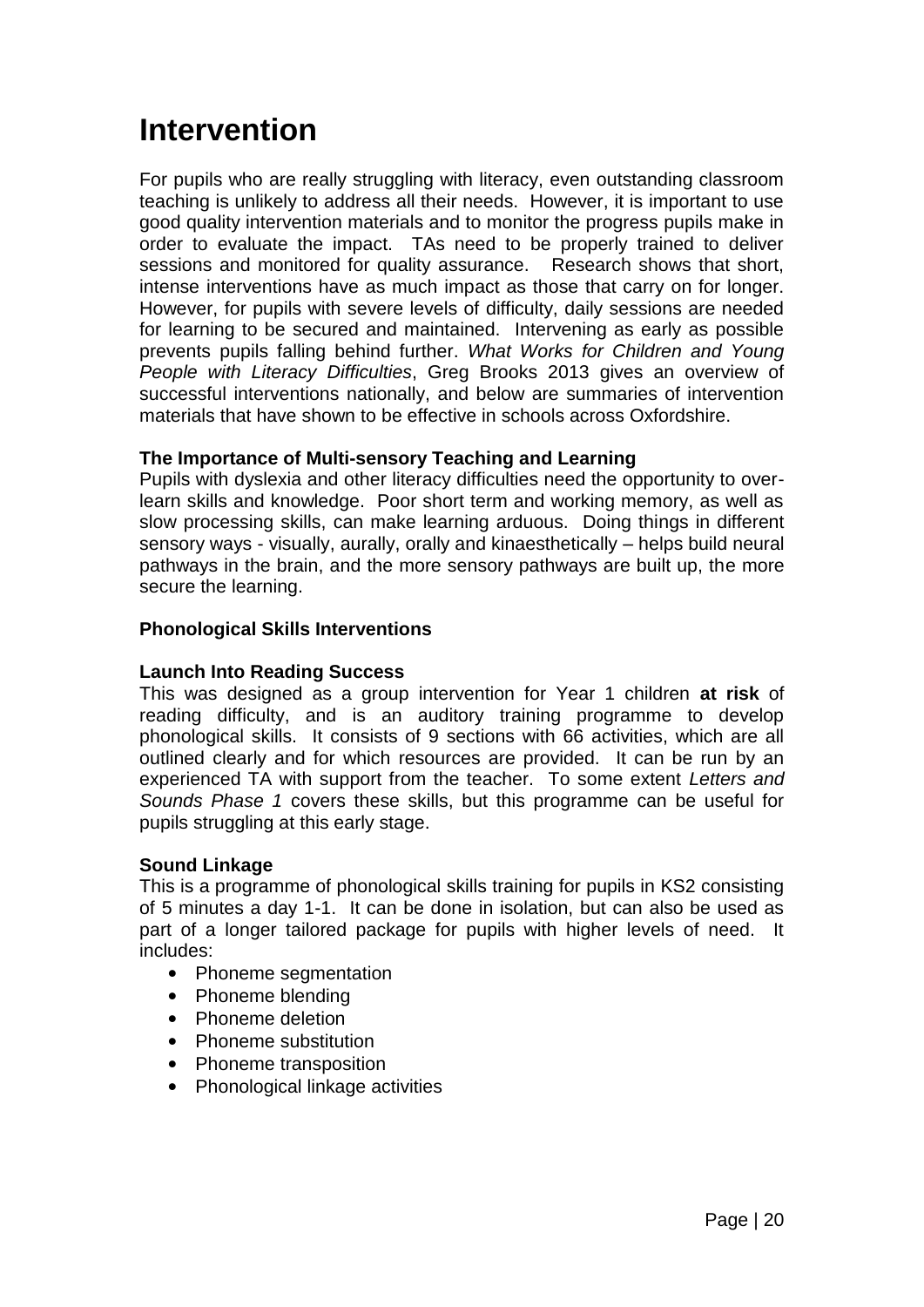#### **Phonic Interventions**

#### **Letters and Sounds**

*Letters and Sounds* gives really good guidance on the order in which to teach phonics. If pupils struggle with learning phonics they still need to complete all 6 phases, otherwise they will be missing essentials aspects of phonic knowledge. Phase 1 develops phonological skills that are vital to learning and using phonics, and those skills need to continue to be taught as pupils progress through the other phases. *Letters and Sounds* can be used as a teaching guide for phonic intervention throughout every key stage. The *National Strategies KS2 Phonics Intervention Programme* will help schools adapt the guidance for older pupils.

[http://www.babcock-](http://www.babcock-education.co.uk/ldp/v.asp?folderid=24970&rootid=17&level2=391&level3=1522&level4=24970&level4name=KS2%20Phonics%20Intervention&depth=4)

[education.co.uk/ldp/v.asp?folderid=24970&rootid=17&level2=391&level3=152](http://www.babcock-education.co.uk/ldp/v.asp?folderid=24970&rootid=17&level2=391&level3=1522&level4=24970&level4name=KS2%20Phonics%20Intervention&depth=4) [2&level4=24970&level4name=KS2%20Phonics%20Intervention&depth=4](http://www.babcock-education.co.uk/ldp/v.asp?folderid=24970&rootid=17&level2=391&level3=1522&level4=24970&level4name=KS2%20Phonics%20Intervention&depth=4)

The following links might be helpful in showing how the cross reference from *Letters and Sounds* to the new *National Curriculum*.

New *National Curriculum* matched to *Letters and Sounds* phases

#### Letters and Sounds FAQ

#### **Acceleread Accelewrite**

This programme uses a talking word processor programme to give auditory feedback to pupils, to develop their auditory and phonological skills. Any talking programme can be used: Clicker, Texthelp, Read and Write, Write: Outloud, and Talking Textease, but Clicker 5 is probably the best. Sessions are designed to run for 15 minutes a day for 4 weeks (20 sessions) but a shorter term also works well. Pupils can return to the programme again at a later date. Pupils memorise sentences from cards then type them into the computer, listening to check sounds and self-correct where possible. A TA needs to supervise to pick up errors missed by the pupil. The cards present phonic patterns in developmental order, so assessment is needed to find the starting point for pupils. The LAPack Flow Chart will help. Keeping a chart of their progress through the programme helps pupils to see the steps they are taking and gain confidence.

#### **Read Write Inc and Freshstart**

There are several *Read Write Inc* programmes providing a systematic approach to literacy, covering the teaching of reading, writing, spelling and comprehension.

- Read Write Inc Phonics Systematic literacy programme rooted in phonics (ages 4-7)
- Read Write Inc Comprehension literacy programme for children who can read (ages 7-9)
- Read Write Inc Comprehension Plus- (ages 9-11)
- Read Write Inc Spelling- 10 minutes a day spelling programme (ages 7-9)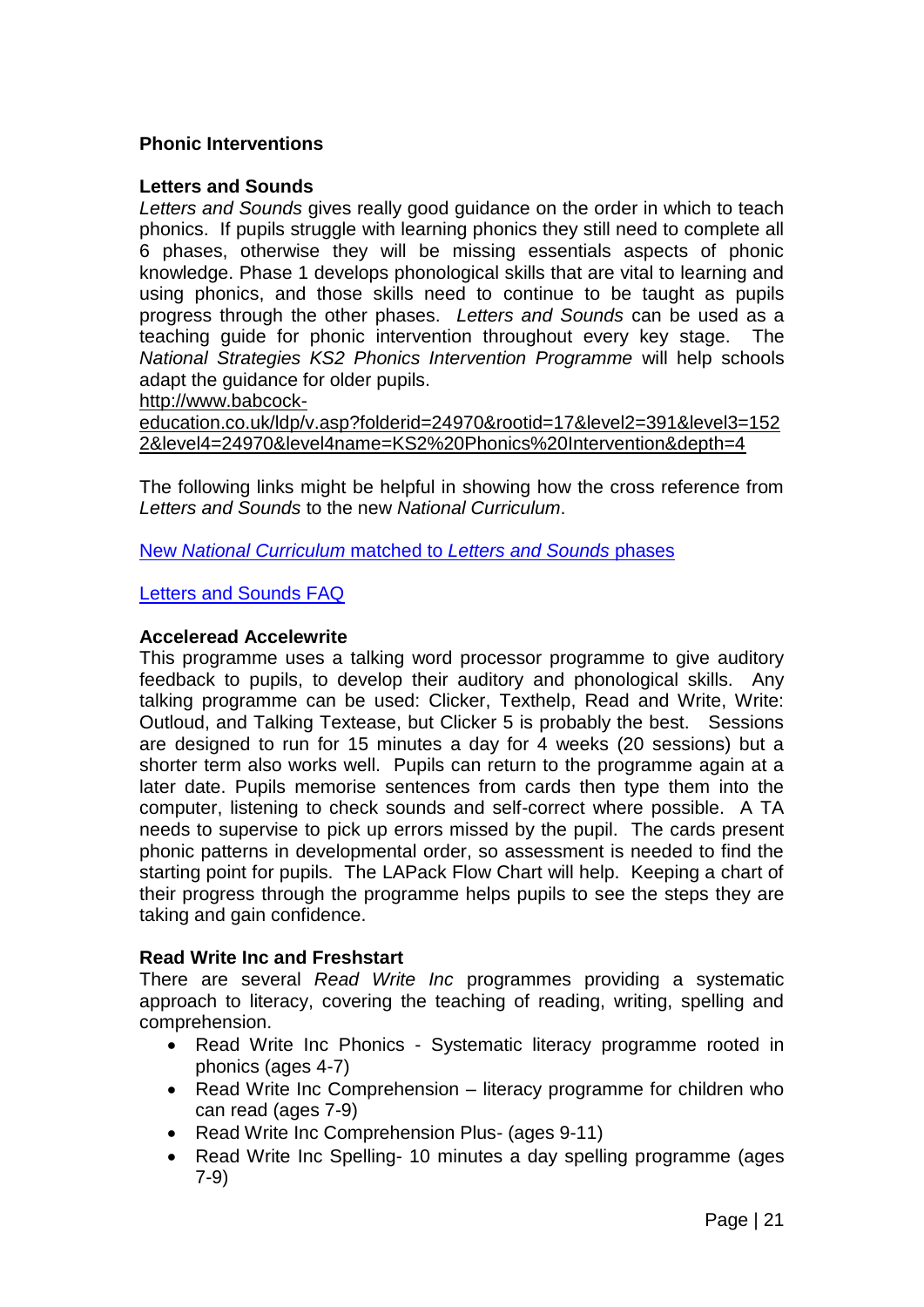• Read Write Inc Freshstart- intervention for struggling readers (ages 9-11)

These can be used as independent programmes or as a whole-school approach to literacy. Schools in Oxford City with high numbers of pupils with SEN and EAL have used this programme successfully. *Read Write Inc Freshstart* is a programme for older pupils who are struggling with reading. It is designed for KS2, but has also been used successfully in a few county secondary schools.

#### **Word Level Interventions**

#### **Precision Teaching**

This is a really good way of monitoring and embedding multi-sensory teaching, and of speeding up reading for pupils who are struggling with decoding skills. It is a useful way of helping pupils learn letter sounds, sight vocabulary as well as times tables and other number facts. Using the precision grid alone is not enough to embed learning, so multi-sensory practice alongside this, is essential.

- Daily focussed session of multi-sensory teaching 1:1 or in a small group: 5-10 minutes
- Each pupil then individually completes a precision grid for 1 minute
- Sessions should be daily –less than 3x a week is not worth doing

When addressing sight vocabulary, it is useful to focus on high frequency words (HFW). All HFW lists are pretty much the same. The list from Letters and Sounds was revised most recently, but the Dolch list is very similar. The current National Curriculum has example words for each year group which relate to the phonic patterns and spelling rules pupils should be learning. However, older pupils who are struggling with phonics and spelling may be better to focus on the words they will use most often. John Taylor's Freebies website has a tool for creating personalised grids very quickly. <http://www.johnandgwyn.co.uk/>

Letters and Sounds High Frequency Word List

Dolch List

#### **Reading Interventions**

#### **Fischer Family Trust (FFT) Literacy Programmes**

These three programmes are designed to be run by Teaching Assistants with the support of a teacher. Schools will be required to send both a teacher and a TA to training sessions. The Oxfordshire Partners in Learning (OPL) team run training under licence from the Fischer Family Trust.

#### **FFT Wave 3 Reading Programme**

This is a 1:1 programme designed for children in Y1 who are working within and below Book Band 2 in reading and Level 1c or below in writing. However, it has also been successfully used for older children, including secondary pupils, and those working at slightly higher levels of literacy. The programme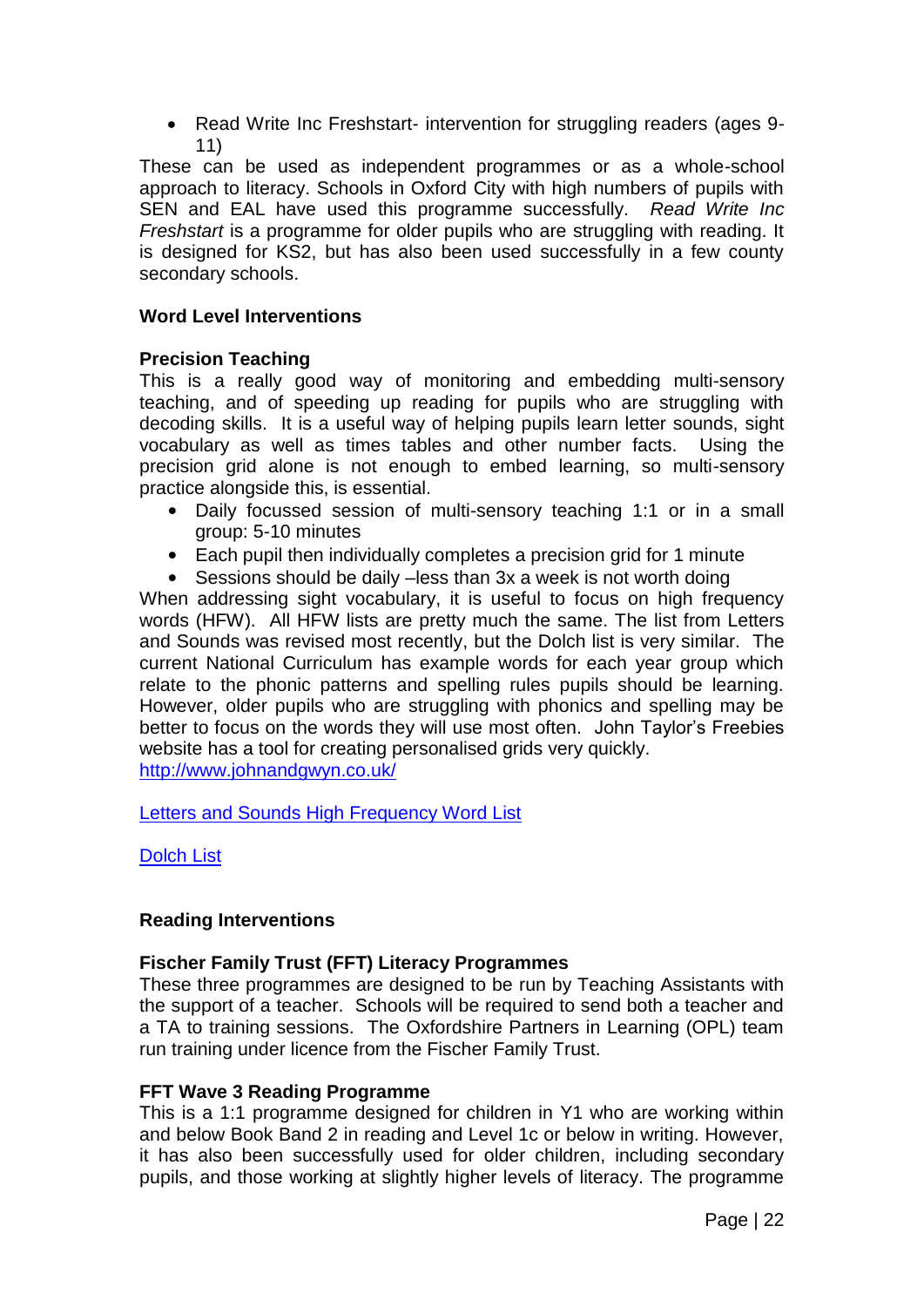uses an approach based on the principles of Marie Clay's Reading Recovery with daily sessions of 20 minutes running for a maximum of 22 weeks. The focus for sessions alternates between reading and writing.

Data collected from Oxfordshire schools shows that pupils made an average gain of 2.2 NC sub-levels or 3.86 APS in writing in 20 weeks. There was an average rise of 3.05 book bands. However, there is a larger rise the lower the starting point.

#### **Every Child a Reader (ECAR)**

ECAR is a strategy of layered intervention, built around Reading Recovery, for quickly raising attainment in literacy. It offers the capacity for whole school impact through managed and targeted layers of literacy support. OPL *Primary Support Team* runs training for Reading Recovery, Boosting Reading Potential and Talking Partners under licence. See details of each programme below.

#### **Reading Recovery**

Reading Recovery is often described as the 'Rolls Royce of literacy interventions' and is at the heart of ECAR. It is a short-term intervention for children who have the lowest achievement in literacy learning. A highly trained Reading Recovery Teacher works individually with these children for 30 minutes each day for an average of 12-20 weeks. The goal is for children struggling with literacy to develop effective reading and writing strategies. The majority of children taking part in the programme reach age related expectations or above and able to approach typical classroom tasks successfully. ECAR also supports a number of 'lighter touch' TA lead interventions to support reading, comprehension and spoken language. <http://ilc.ioe.ac.uk/rr.html>

#### **Talking Partners@Primary**

TP@Primary is a successful small group intervention programme which gives children the basic life skills of how to be good communicators; it gives children the opportunity to develop the skills to listen attentively and talk confidently. TP@Primary promotes risk-taking, raises self-esteem and independence, develops interactive listening and an awareness of the audience and produces measurable progress in speaking and listening. It is a TA led 10 week intervention for pupils from Foundation to Year 6.

#### **Boosting Reading Potential @Primary (BRP)**

BRP is a TA-lead intervention. It is a targeted, time-limited, one-to-one intervention over 10 weeks. It is designed to improve the way children read, enabling them to be independent problem solvers who read with understanding and enjoyment.

The programme is for pupils in KS1 & KS2 who:

- Lack skills and confidence as readers
- Require a boost to their reading age
- Need to develop their understanding of texts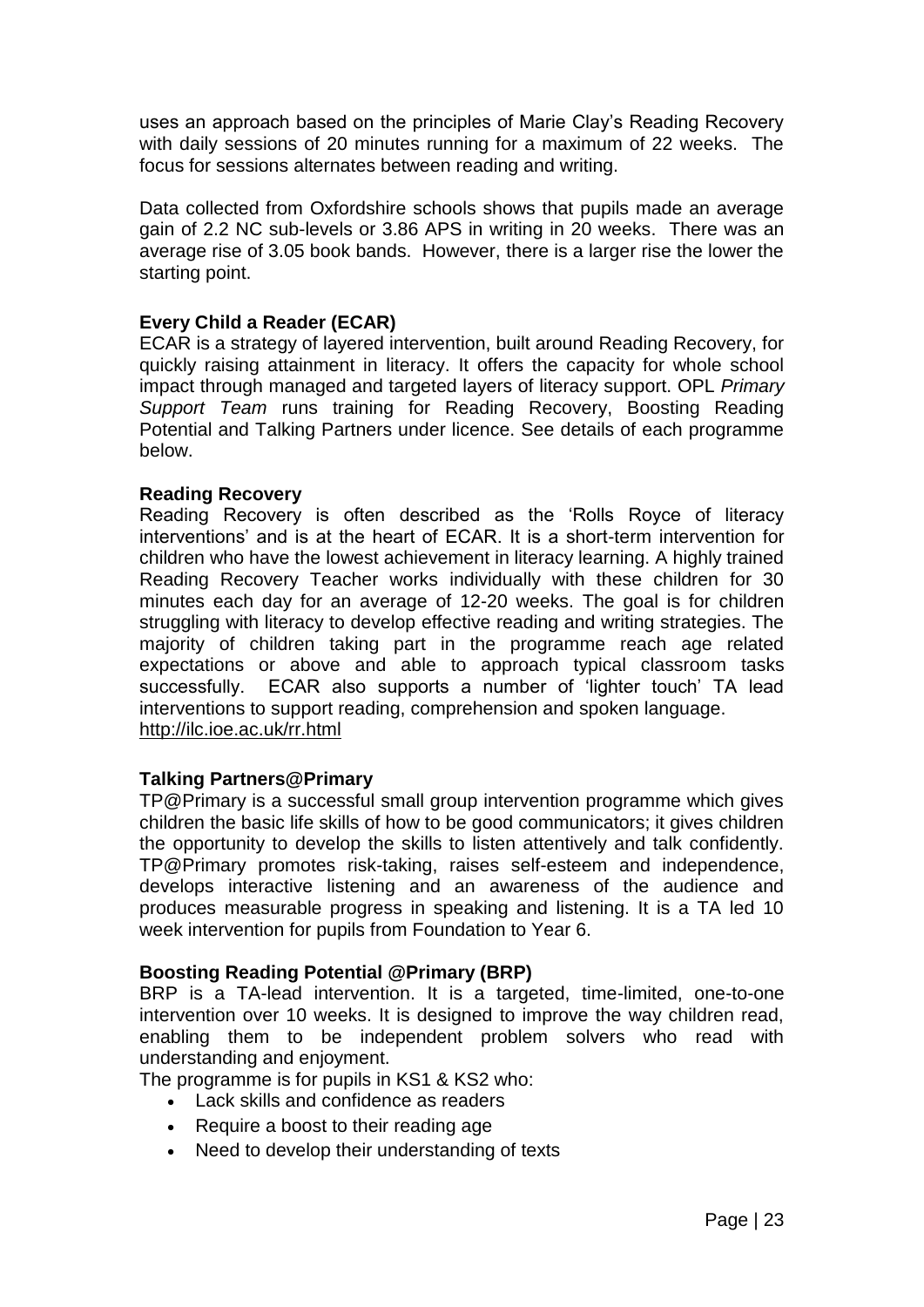#### **Project X Code**

It embeds systematic synthetic phonics into a gripping series of adventure books that is targeted at struggling readers in Years 2 to 4 who are not on track to achieve appropriate levels for their age. This includes:

- children who have had problems with the Year 1 phonics screening check
- children whose reading is still not fully secure at the transition from Year 2 to Year 3

Edge Hill University, in partnership with Oxford University Press, provides training to help teachers or teaching assistants to deliver it effectively to children who need a helping hand to develop phonics and comprehension skills and a love of reading. The training ensures maximum impact from the intervention.

[https://readingsupport.edgehill.ac.uk/rs-for-schools/project-x](https://readingsupport.edgehill.ac.uk/rs-for-schools/project-x-code/#sthash.cMCvI6ZS.dpuf)[code/#sthash.cMCvI6ZS.dpuf](https://readingsupport.edgehill.ac.uk/rs-for-schools/project-x-code/#sthash.cMCvI6ZS.dpuf)

#### **Rapid Readers**

This reading scheme from Pearson is colourful and engaging. There is an emphasis on comprehension with questions for discussion at the end of each book. There is also software available that allows pupils to read into a computer which will then highlight words they have read incorrectly and prompt them to self-correct. Pupils who are reluctant to read aloud are more confident reading into a computer. Boys particularly seem to enjoy the IT aspect and find the books interesting. Schools using the scheme have been very successful in accelerating progress in reading.

#### **Comprehension Interventions**

#### **New Reading and Thinking**

These six booklets provide work on inferential comprehension at an increasingly complex level. The reading age of Book 1 is about 7 years and Book 6 is about 9 years. However, books can be used with pupils with a lower reading age either by doing the activities as listening comprehension or by buying the accompanying audio CDs. Pupils working through the books have shown huge rates of improvement both in comprehension and in overall NC Reading levels. Pupils can work 1:1, but can also benefit from small group discussion. Answers do not need to be written; it is the thinking process that is the important part.

#### **Hi Five**

Hi Five is designed for groups of 1-4 pupils from Y5 or above, working at a low Level 2 with a RA of 6.5 to 7.0. There are 4 sessions a week, each lasting 15- 20 minutes, for a minimum of 10 weeks. One chapter of text is used each week.

The focus of sessions is as follows: Session 1 Guided reading and clarification Session 2 Re-reading, questioning and summarizing Session 3 Supported writing Session 4 Editing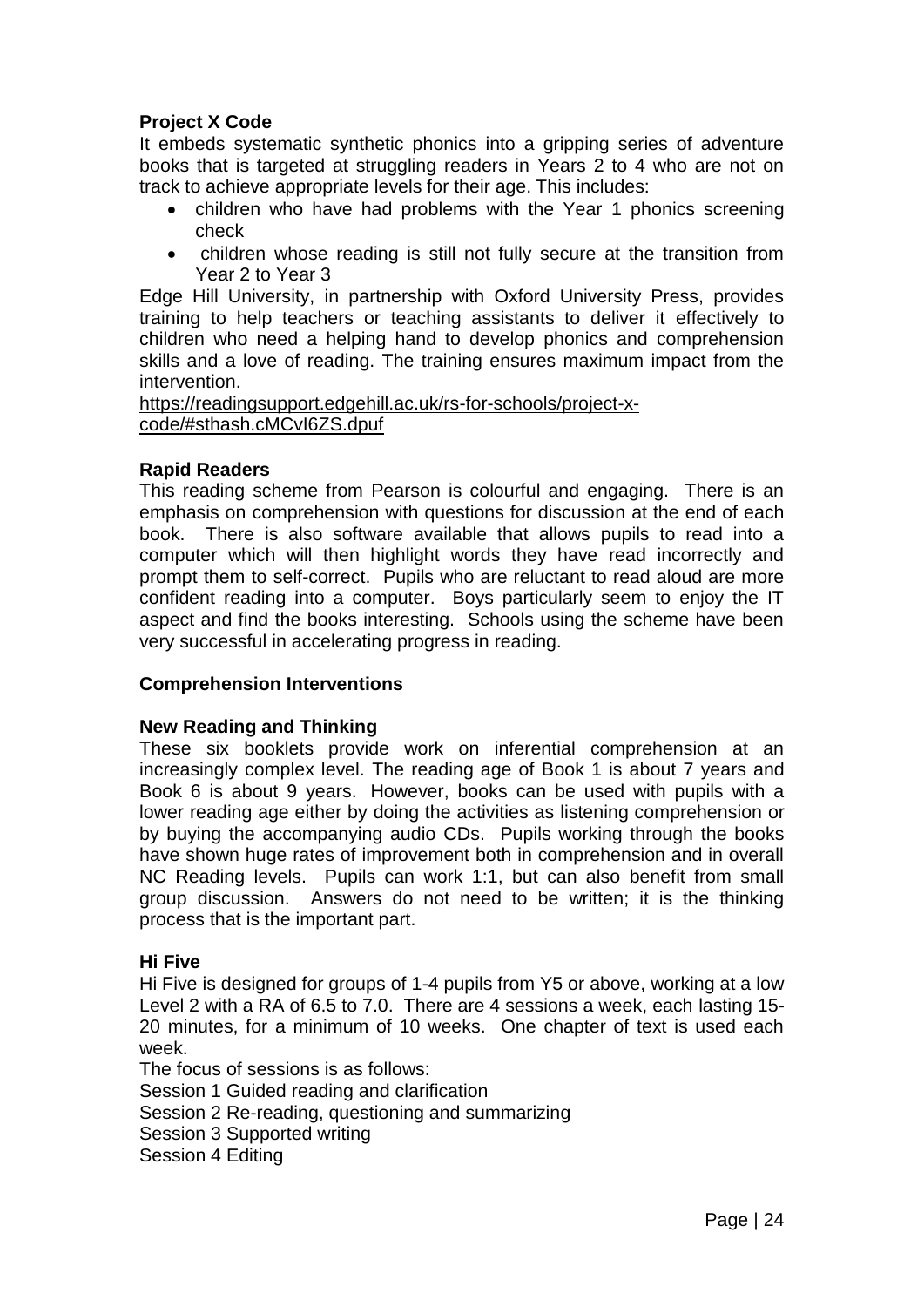#### **Writing Interventions**

#### **Write Away Together**

This programme can be run 1:1 or in small groups (4 max). It is based on Assessment for Learning, and works at the editing stage of writing. A piece of the child's independent writing is used for discussion and improvement. The programme is suitable for any pupil, from those who are beginning to write a couple of sentences to those who are gifted writers.

#### **1stclass@writing**

1stClass@Writing is a structured 'light touch' intervention for a small group of up to 4 pupils of 7-9 years old who struggle to write confidently and accurately. It is particularly suitable for pupils who need to work on key elements of transcription (spelling, handwriting, grammar and punctuation) and to apply these skills to compose a range of writing.

1stClass@Writing is an Every Child Counts Literacy programme developed by Edge Hill University. Teaching assistants (TAS) are trained to deliver it by an accredited Every Child Counts literacy trainer. The training runs alongside the delivery of the intervention in the training term.

#### **Monitoring and Evaluating Interventions**

All interventions used need to be rigorously evaluated. Assessing pupils at the beginning and end of a programme of work shows what impact the intervention has had. The assessments used do not always need to be complicated or time consuming. Sections of the LAPack can sometimes suffice. The Table of Assessments for Different Interventions has suggestions of suitable assessments. Schools need to ensure that interventions are effective. See Monitoring and Evaluating section on p20.

List of Intervention Materials

Flow Chart to show possible interventions for pupils having difficulties on the Literacy Assessment Pack

Assessments to track interventions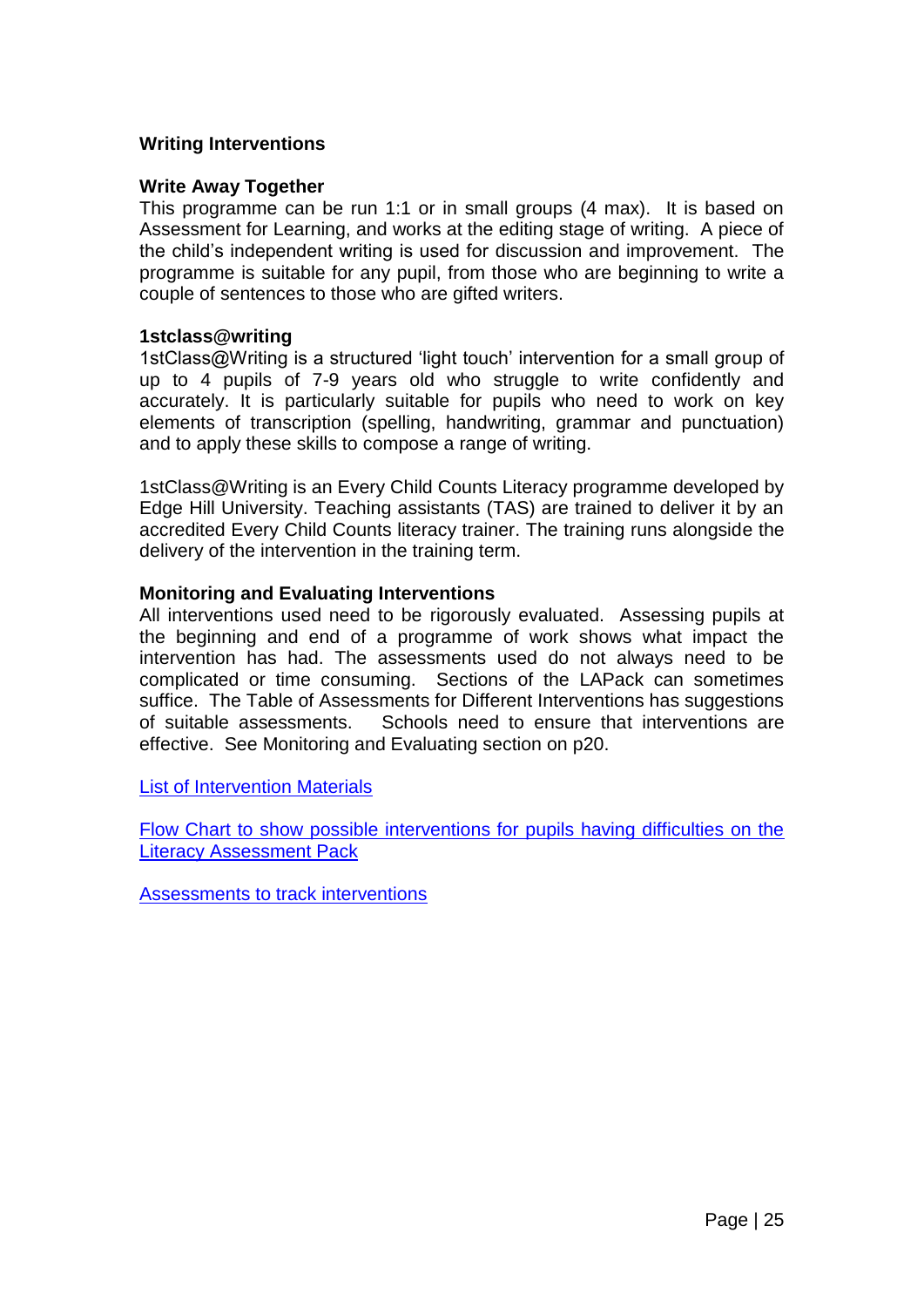## **ICT to Support Literacy and Maths**

There are a number of programmes available to support pupils with literacy difficulties. The ones included here are those that are used in schools across the county and are recommended by the SEN/ICT team.

#### **Clicker 6**

Clicker 6 is the most recent edition of this programme, (though some schools may have older versions), and is suitable for primary pupils. The programme allows pupils to word process, but gives the teacher options for providing support in different ways. Grids of words and/or phrases can be set up that relate to class topics or are specific to the individual. Pictures can be added and the programme can be set to read back the text written. There is an option to add a library of symbols and sets of words can be downloaded from the website, as well as a predictive text option. However, teachers need to be aware that pupils may still need adult support to use this programme. <http://www.cricksoft.com/uk/products/clicker/home/writer.aspx>

#### **WriteOnline**

WriteOnline is designed for secondary pupils. This has an organisational mind mapping tool to help pupils plan their writing, and other features include: word bars, writing frames, predictive text and speech feedback. There is also the facility for pupils to login from home.

<http://www.cricksoft.com/uk/products/writeonline/default.aspx>

#### **Co:Writer**

Co:writer has similar feature to WriteOnline, but is compatible with other programmes such as MS Word, Google, blogs and email, so is more suitable for KS4/5. Features include, predictive text, word banks and screen reader. As the pupil writes, the programme interprets spelling and grammar mistakes and offers word suggestions in real time. <http://donjohnston.com/cowriter/>

#### **Splash! City**

Splash! City produces 3 programmes to support pupils with SEN in maths.

#### **Splash! Infant**

This programme is aimed at all children between the ages of 4 and 7 but it has been specifically designed for children with special needs, so may be suitable for children over 7 working at KS1 level. It has activities for drawing, making patterns, sorting, measuring, and using numbers.

#### **Splash! Junior**

This programme is an extension of Splash! Infant designed for 7-11 year olds, and has the additional features of number square and number line tools and lets pupils set out and solve number problems.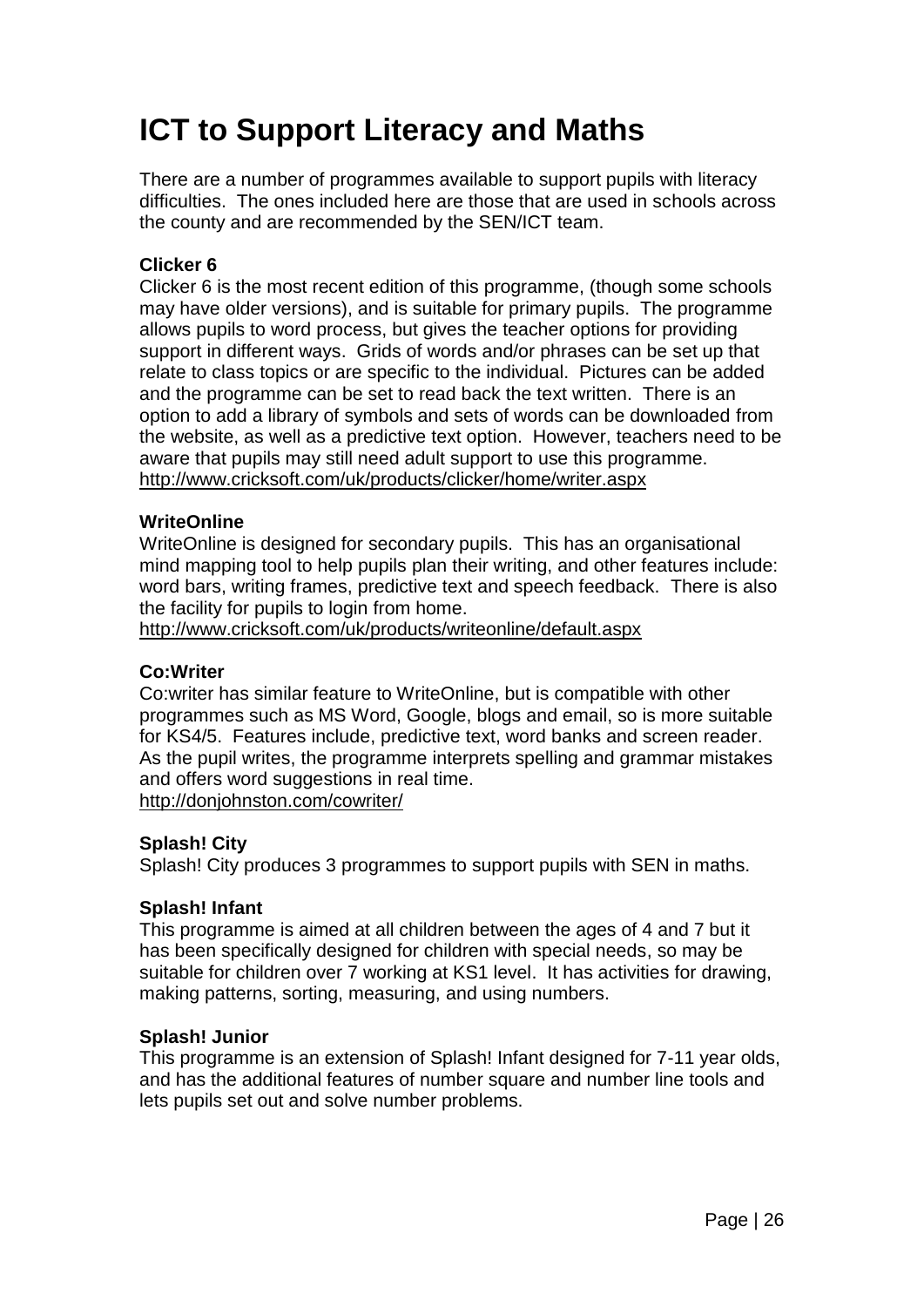#### **Splash! Senior**

Aimed at 11+ pupils, this programme includes drawing, geometry, measuring, and manipulating number, chemical and algebraic problems. In addition, technical diagrams and graphs can be completed easily and there are comprehensive resources which can be personalised to maths, chemistry and physics syllabuses.

<http://www.splash-city.com/>

#### **Touch Typing**

There are a variety of touch typing packages, including Dance Mat, which is free online.

<http://www.bbc.co.uk/guides/z3c6tfr>

However, research has shown that pupils who struggle with handwriting also struggle with typing. If when a pupil places their fingers on the home keys they are unable to move individual fingers up and down independently, they will struggle to touch type using all their fingers and may be better to find their own method of typing.

The OCC SEN/ICT team are part of SENSS, but are only able to support pupils with complex needs. <http://schools.oxfordshire.gov.uk/cms/content/sen-ict-aac-team>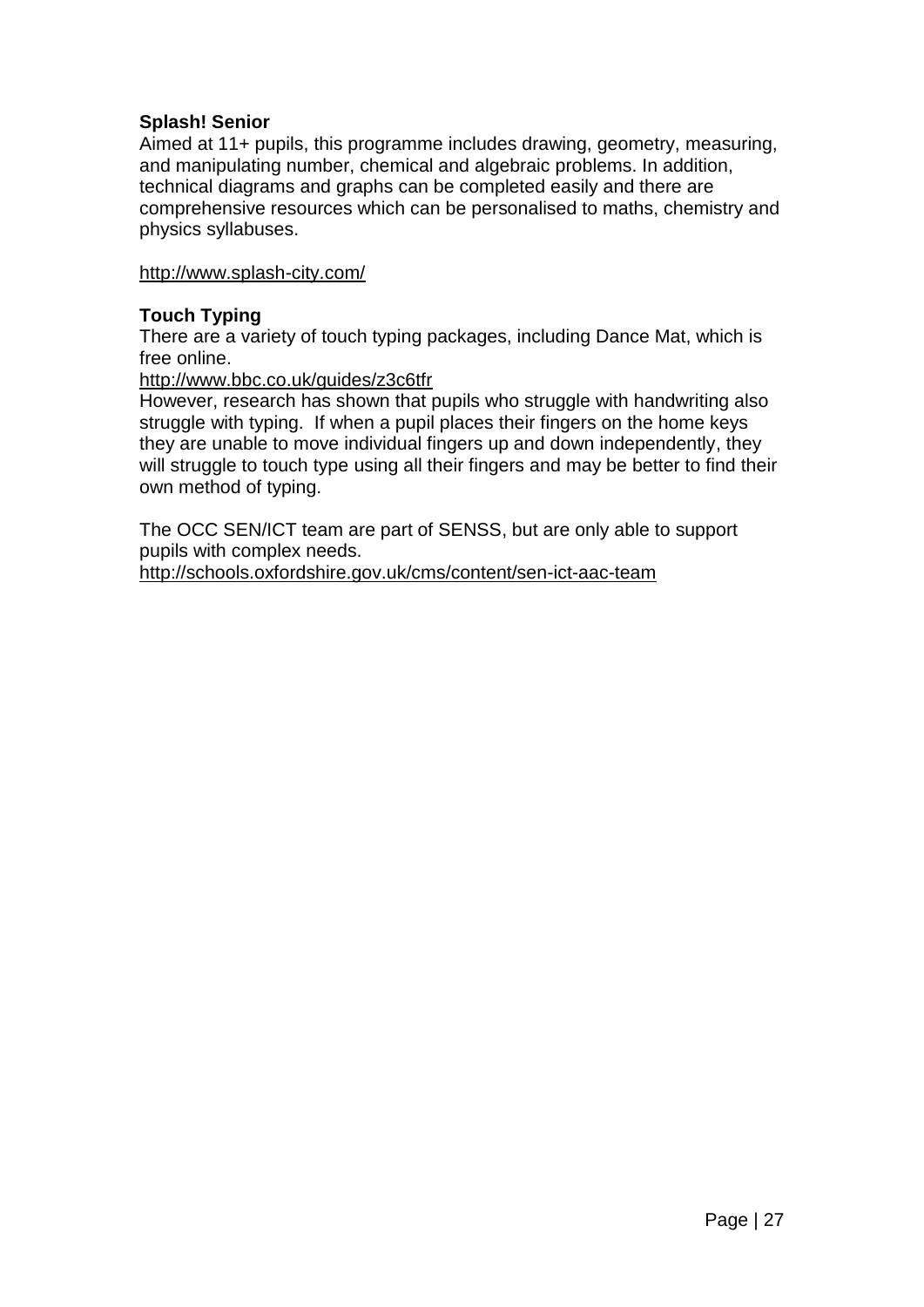### **Building Capacity Within the School**

Expertise within a school is often built up around the specific children on roll at any one time. As staff come and go expertise changes and it is important to continually update and refresh training. Schools build capacity to deal with pupils with SEN by maintaining high levels of training and ensuring that when teachers and TAs leave other staff are trained in their skills. In promoting good practice Senior Leaders and SENCOs should make clear that:

- all teachers are teachers of all pupils, including those with special educational needs and literacy difficulties
- all teachers should notice individual differences in learning style and adjust their teaching accordingly
- good practice for dyslexic pupils is good practice for all

#### **Staff training**

Training all staff to be aware of literacy difficulties, how to identify pupils with difficulties and how to include them within classroom teaching is perhaps the most important step a school can take. Evidence from Ofsted and SEN Reviews carried out in the county shows that schools are most successful with pupils with SEN when inclusive teaching within classrooms is good; when teachers are able to identify the next small steps in each pupils learning and adjust the teaching to ensure those steps are met. Schools with good intervention programmes are able to move pupils' literacy skills on, but unless those pupils have a good experience back in the classroom, those skills are not always maintained and utilised, and may not impact on progress through NC levels. *The Inclusion Development Programme: Teaching and supporting pupils with dyslexia* (DfE 2011) provides training for all staff, teachers and TAs, in four modules:

- understanding and supporting reading
- understanding and supporting spelling
- a focus (awareness of difficulties)
- adapting practice

This gives good guidance on supporting pupils within the classroom, and is a good starting point for improving the teaching of literacy across the school. The programme takes about 2 hours to complete individually, but discussion with colleagues can help staff to share good practice. The self-evaluation can help to audit existing skills and pinpoint parts of the resource that are most useful.

*Inclusion Development Programme: Teaching and supporting pupils with SLCN* (DfE 2011) is equally helpful in developing staff understanding of language issues and how to support pupils within the classroom.

#### <http://www.idponline.org.uk/>

There are also advanced e-learning modules on the DfE website covering dyslexia and SLCN and other difficulties. These are designed for teachers wanting to develop a deeper understanding of areas of need.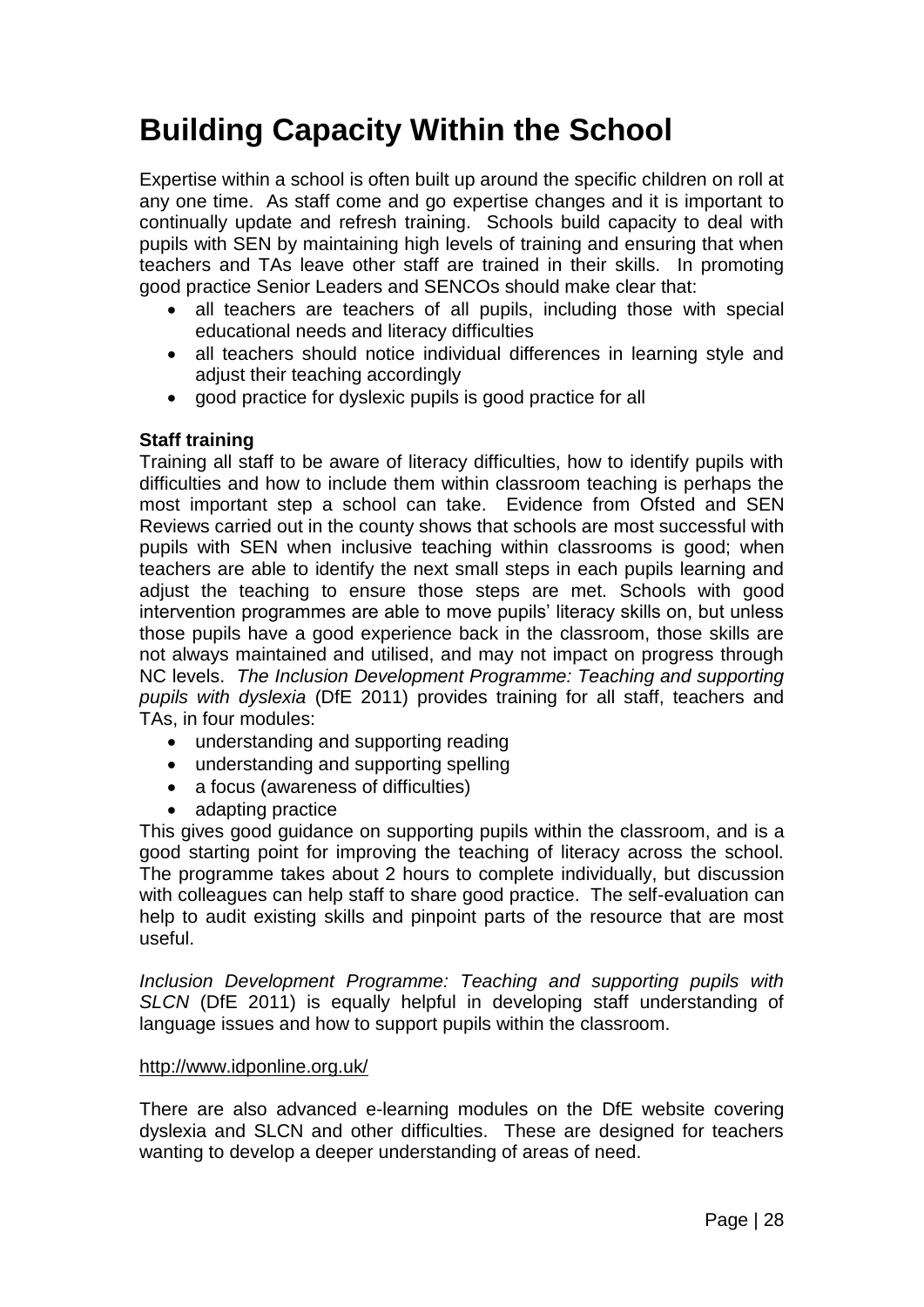[https://www.gov.uk/government/publications/teaching-pupils-with-special](https://www.gov.uk/government/publications/teaching-pupils-with-special-educational-needs-and-disabilities-send/training-modules-and-resources-for-teaching-send-pupils)[educational-needs-and-disabilities-send/training-modules-and-resources-for](https://www.gov.uk/government/publications/teaching-pupils-with-special-educational-needs-and-disabilities-send/training-modules-and-resources-for-teaching-send-pupils)[teaching-send-pupils](https://www.gov.uk/government/publications/teaching-pupils-with-special-educational-needs-and-disabilities-send/training-modules-and-resources-for-teaching-send-pupils)

#### **Further training for Teachers and Teaching Assistants**

Oxfordshire School Inclusion Team (OXSIT) runs training courses for Teachers and Teaching Assistants on:

- Dyslexia Awareness
- SpLD for Teachers
- Dyslexia for Teaching Assistants
- Assessment
- Inclusive Teaching and Learning
- Fischer family Trust Programmes *FFT Reading Programme*, *Write Away Together* and *Hi Five*

Inclusion Consultants are also available to do bespoke training for individual schools. Contact your inclusion consultant or [vulnerable.learners@oxfordshire.gov.uk](mailto:vulnerable.learners@oxfordshire.gov.uk)

The Oxfordshire Primary Support Team runs training for *Project X Code* and *1stclass@writing*, and also for *Reading Recovery* teachers. [primarysupportteam@oxfordshire.gov.uk](mailto:primarysupportteam@oxfordshire.gov.uk)

All training delivered by Oxfordshire teams is advertised in the Oxfordshire Partners in Learning brochure:

<http://schools.oxfordshire.gov.uk/cms/content/oxfordshire-partners-learning-0>

#### **Training for Specialist Teachers**

Oxford Brookes University in conjunction with OXSIT runs a year's Postgraduate Certificate of Education (PG Cert) in *Working with Children and Young People with Literacy Difficulties.* Teachers who complete this course then have the option of working towards the Associate Member of the British Dyslexia Association (AMBDA) and/or an MA.

For details contact Georgina Glenny at [goglenny@brookes.ac.uk](mailto:goglenny@brookes.ac.uk)

#### **Assessment**

Ensuring that the school has good assessment procedures in place is vital not only for tracking progress, but for unpicking pupils' difficulties and working out what provision will help them. Use the Assessment of Individuals section (p13) to decide the best assessments to use with each pupil and which assessment materials are most useful for the school. Ensuring that the SENCO and Foundation Stage teachers are confident about identifying pupils at risk of literacy difficulties in Early Years, will mean that support can be put in place before problems worsen and pupils fall further behind.

#### **Intervention**

It is important to take an evidence-based approach to intervention, and ensure that interventions used have been demonstrated to have successful results. The Intervention section on p20 will help, as the interventions recommended are ones that have been used successfully throughout the county, but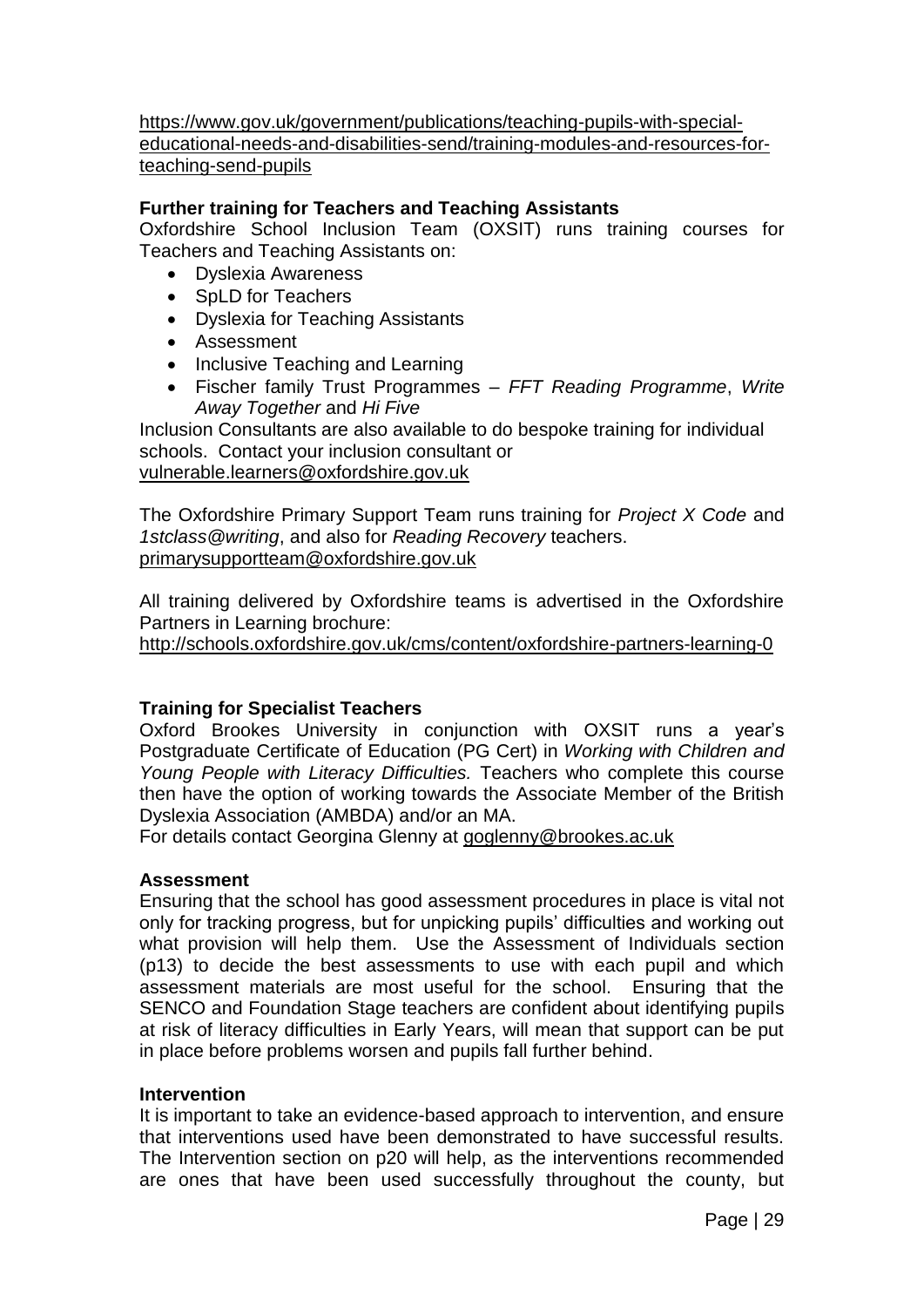colleagues in other schools may be able to make recommendations too. Use the LAPack Flow Chart to help build up a bank of resources that address the various areas of need your pupils show. Inclusion Consultants will be very happy to advise on interventions if you have any queries.

Making links between in-class provision and intervention can be tricky, but crucial in helping pupils to generalise their learning. It is really important that the class teacher knows exactly what a pupil is learning and particularly what new skills s/he has gained, so that they can target teaching accordingly. Some schools are following up on interventions with classroom support in the following term to help pupils consolidate the skills they have gained. Having the TA who is delivering an intervention also supporting in class can also be effective.

Flow Chart to show possible interventions for pupils having difficulties on the Literacy Assessment Pack

#### **Monitoring and Evaluating**

Implementing intervention programmes is not just about buying resources. Teachers and TAs delivering them need to be properly trained and monitored. Above all, provision must be rigorously and frequently evaluated. Pupils need to be making at least twice the rate of progress e.g. 6 months gain in reading at the end of a 3 month intervention. Where this is not happening teachers need to investigate the cause – it might be that the intervention did not take place regularly, the assessments may not have been done rigorously enough to indicate the starting point, the intervention may have been unsuitable for the pupil or the intervention was not delivered effectively. The SENCO's role in this cannot be emphasised strongly enough. Much time can be wasted on poorly delivered provision that makes no significant difference. Assessing pupils before and after an intervention not only shows how much they have progressed, but indicates where they need to go next.

**Assessments to track interventions** 

#### **Using Data to Inform Practice**

Data can help identify pupils at risk as well as support the tracking of those already identified. Raise Online data can be used to identify trends and to plan future action. School tracking data will give a detailed picture of which groups of pupils are making accelerated progress and those where the gap is widening. Tracking the progress of pupils with SEN rigorously in comparison with their peers shows whether the attainment gap is closing. Targeting resources and provision to support literacy enables pupils to access other areas of the curriculum. Schools need to focus on early intervention rather than waiting until pupils start falling further behind.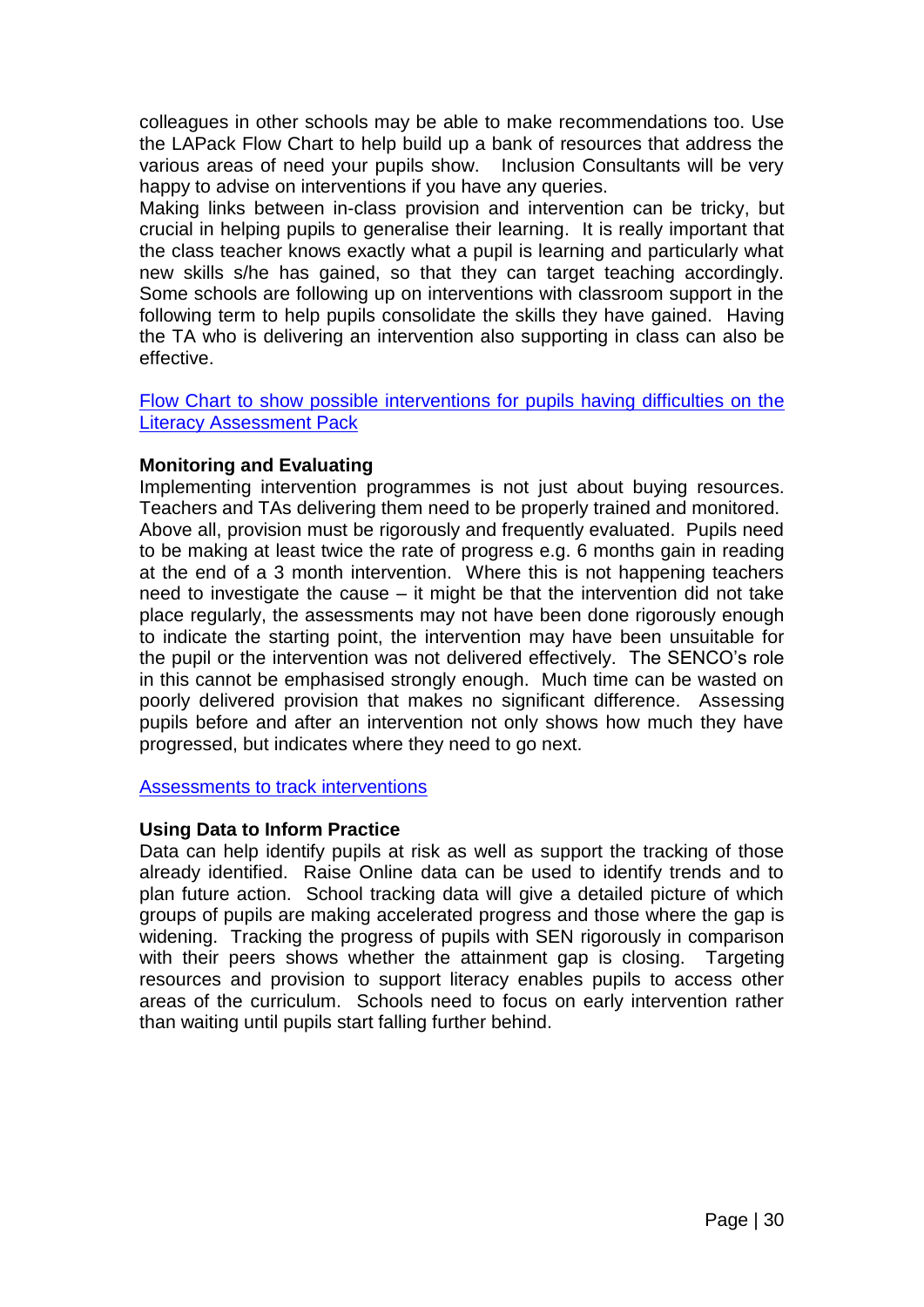### **Working with Parents**

#### **Promoting parent partnership**

Parents' concerns regarding their children's progress should be acknowledged and addressed promptly and constructively. If parent and school have differing views about a child's progress it is the school's responsibility to collect evidence of the pupil's performance to inform discussion. Teachers need to be confident in being able to explain children's literacy difficulties to parents and in communicating how teaching is being adjusted to help the child.

Parents' worries need to be dealt with sensitively. Having a clear, detailed picture of the child's strengths and difficulties shows parents that teachers know their child, and sharing ideas about how the school can help, will reassure them that their child is being supported. The Prompt Sheets for Parents may be useful.

#### Prompt sheets parents

It is also important to remember that some parents have literacy difficulties themselves, and their own experiences at school may make meetings very difficult for them. They may not be confident about supporting their children's reading at home, so find ways in which they can help. Perhaps make sure that the child can read books independently before they take them home, so that the parent can still hear them read without feeling they need to teach them.

Some parents will find it difficult to accept that their child has a difficulty. Using the questions below to talk about family background may help them to see similarities with other family members. It is important that information given by the school is accurate and detailed, and that the picture is built up over time. Explaining the assessment process, interventions and support the school is giving to the child, can reassure parents that the child has been accurately assessed and that their needs are being addressed.

In meeting parents, teachers may find the structured conversation presented in *Achievement for All* (National Strategies 2010) a useful guide. This gives a framework that can help to give focus and momentum to meetings.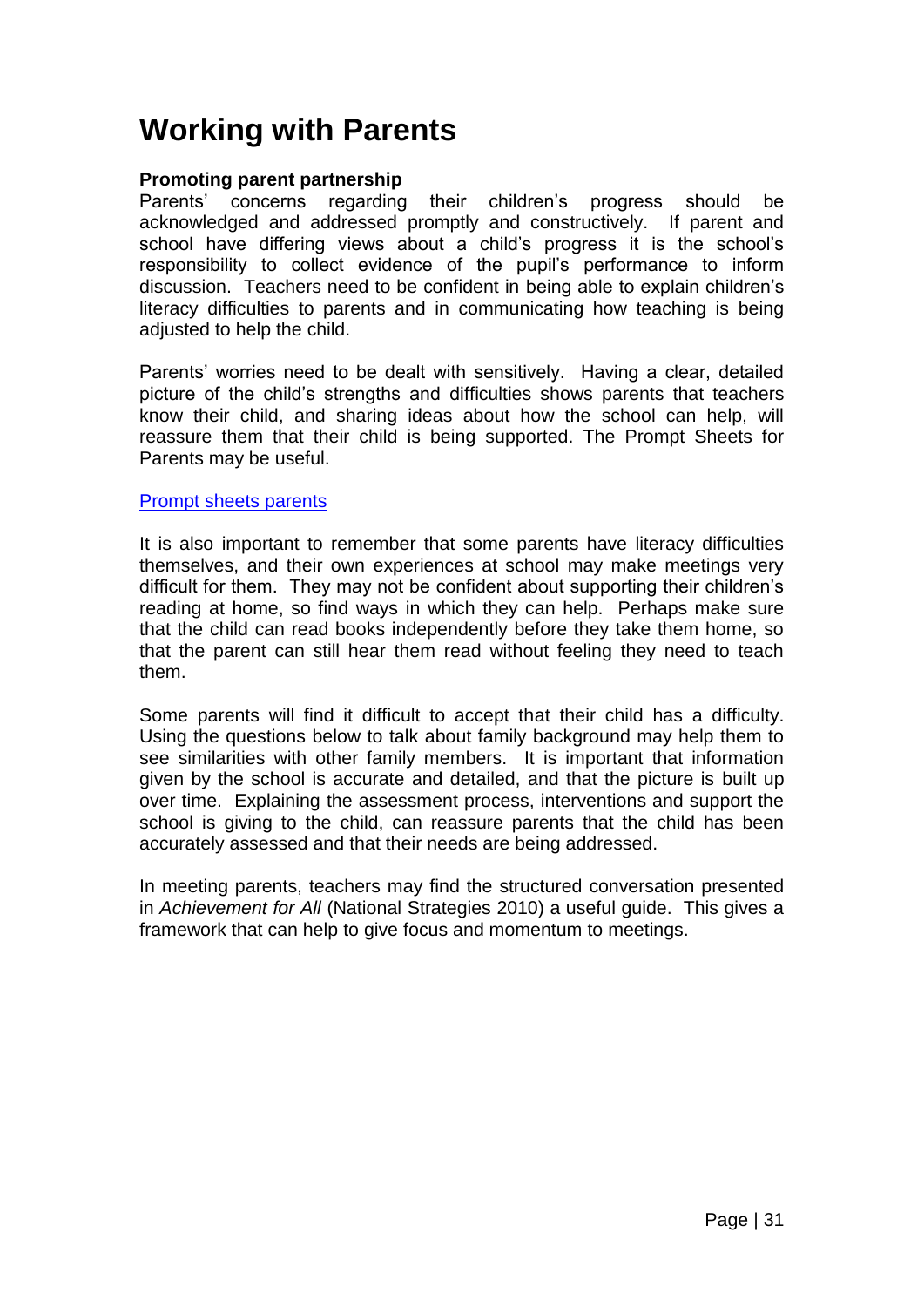#### **Framework for the structured conversation**



<http://dera.ioe.ac.uk/2418/>

#### **Seeking information from parents**

Parents can give very useful information about their child that can aid understanding of their difficulties with literacy. Here are some ideas that can be used as prompts when talking to parents.

#### **Literacy**

 Does your child enjoy literacy activities at home, e.g. reading, hearing stories, nursery rhymes?

#### **Early Development**

 At what age did your child reach developmental milestone, such as walking, talking

#### **Health**

- Has your child had illnesses that have affected language, motor skills and education?
- Has your child had hearing and sight checks?

#### **Language**

- When did your child start talking?
- Has your child ever had speech therapy?
- Has your child ever had glue ear or hearing problems?

#### **Motor skills**

- When did your child start walking?
- How well can they do things involving motor skills, both gross and fine motor skills e.g. sports, ball skills, riding a bike, drawing, buttons?
- Which hand do they prefer to use?

#### **Family background**

• Has anyone in the family had difficulties with literacy?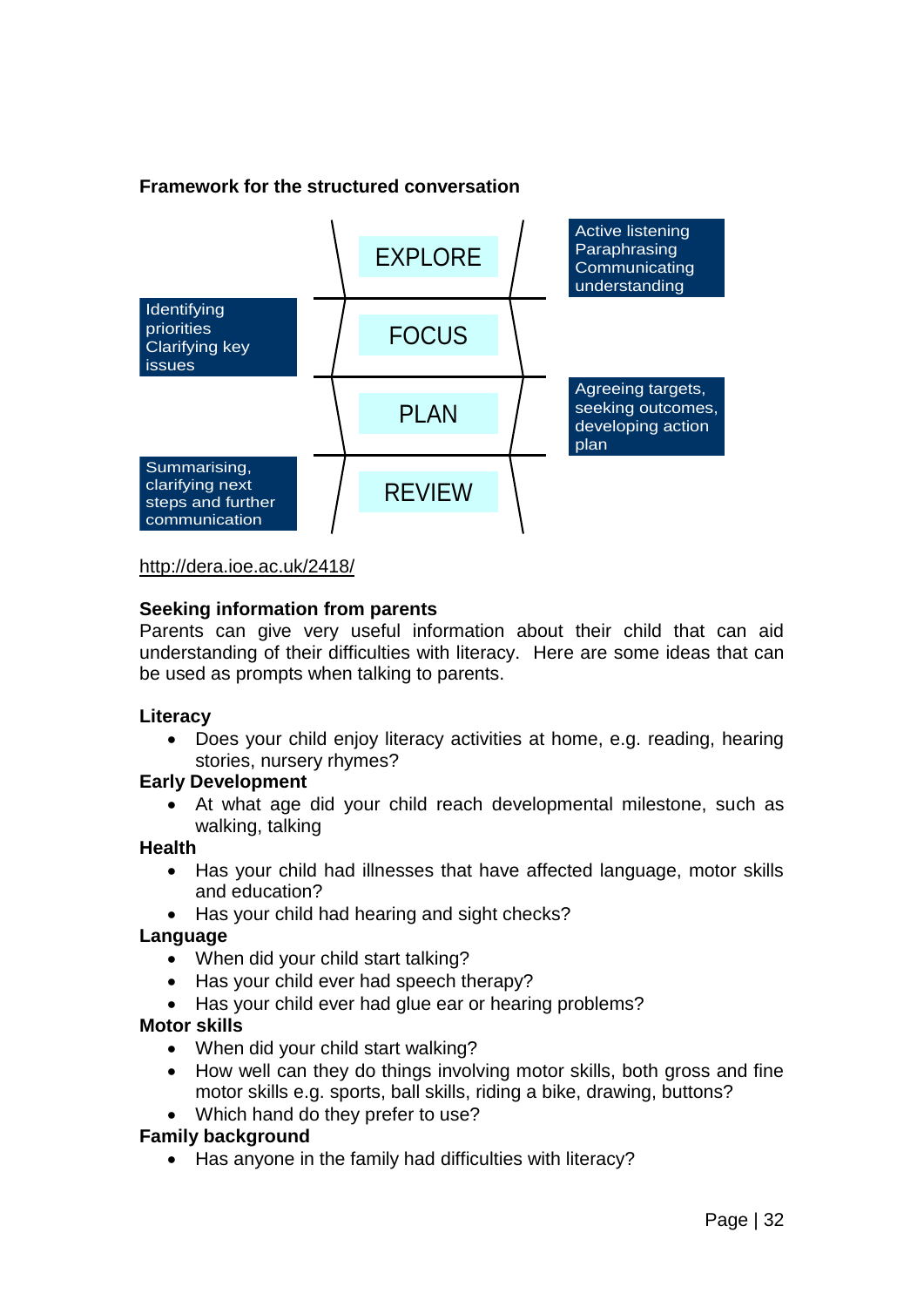#### **How can parents help?**

Most parents are eager to help their children's literacy skills, but may need some guidance. A consistent approach to reading between home and school is helpful, and home/school communication books can support this. 'Paired reading' and 'pause, prompt, praise' can be useful for parents, and guidance on these, as well as ways to help with spelling can be found in the Prompt Sheets for Parents section.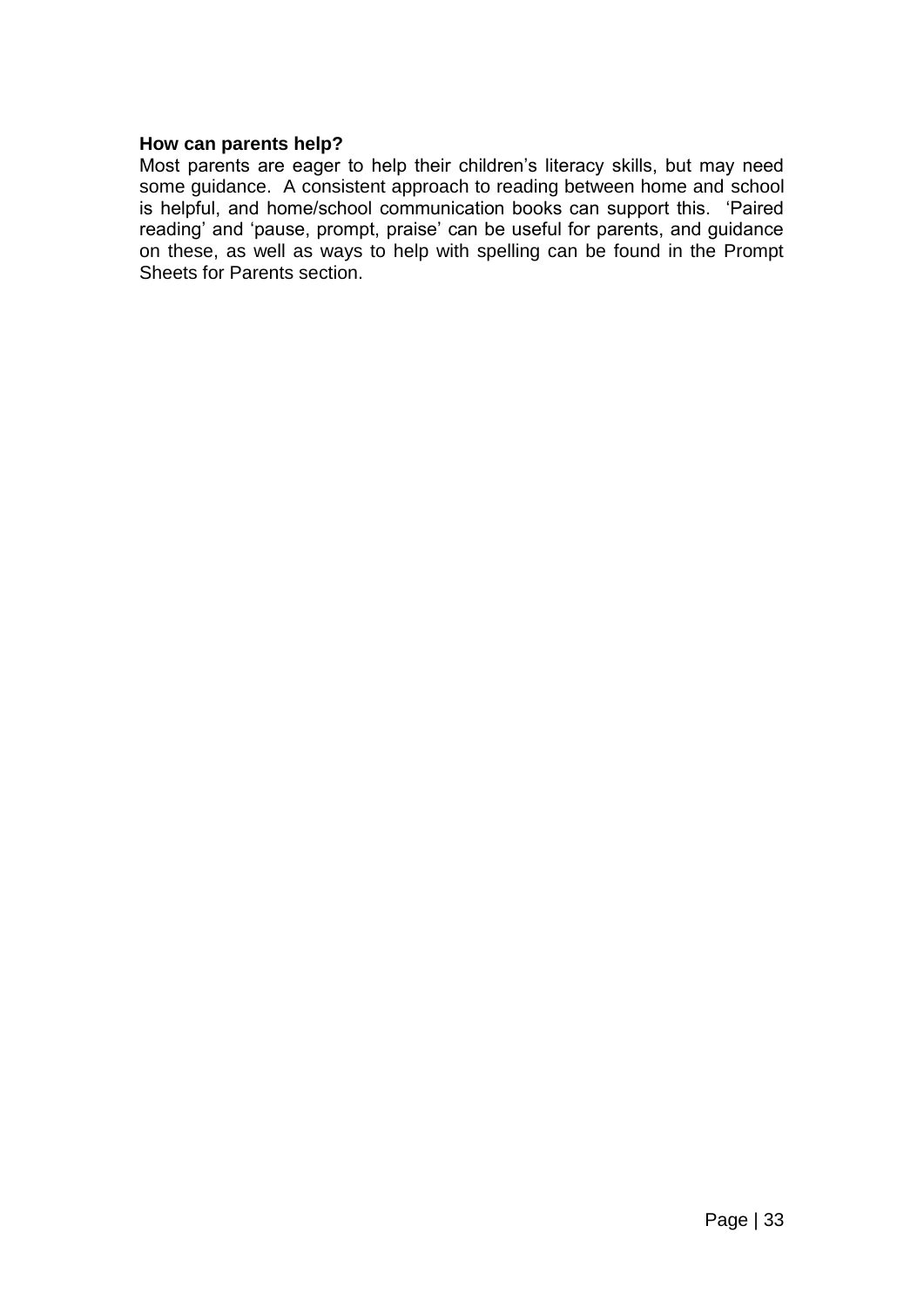### **Working with Pupils**

#### **Promoting pupil participation**

Pupils should be regarded as active participants in the learning process. They should be encouraged to take an active role in their own learning by helping to set their own targets, identifying helpful and less helpful support strategies, and receiving prompt feedback on their progress. The older the pupil the more important this process becomes.

Pupils are generally much better motivated to learn when they have identified their own targets. These may not be the targets the teacher would suggest, but confidence has a huge impact on learning, and it is vital to build and foster self-esteem.

Helping pupils to understand the difficulties they have can influence how they overcome them and improve their self-esteem. For instance, explaining to a pupil that they have dyslexic difficulties, which make learning to read difficult for them, and describing how the school will support them can improve pupils' attitude to their difficulties. Knowing that they have a specific difficulty that is not their fault and realising that they are not considered unintelligent can be extremely empowering, and raise their self-esteem dramatically. Other pupils may not respond in this way, so it is important to know your pupils and spend time listening to how they feel about the difficulties they are having.

The Useful Teaching Strategies section contains resources that may be helpful for pupils.

Useful teaching strategies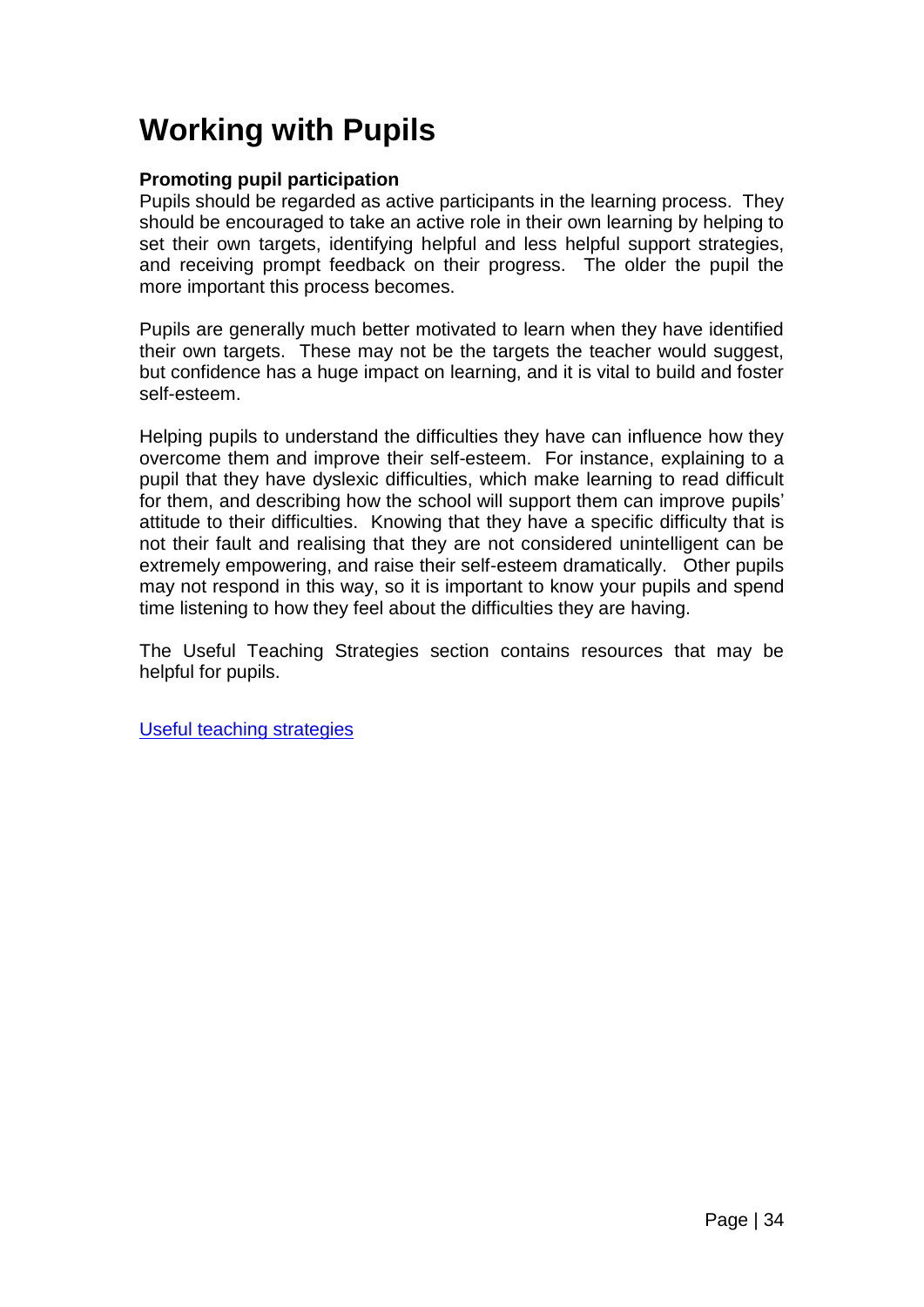## **Local Authority Support**

#### **Local Authority Agencies**

As mentioned in the *Monitoring and Assessment* section, the school's Education Psychologist (EP), Speech and Language Therapist (SALT), Language and Communication Advisory Teacher (LACAT), Special Needs Advisory Teacher (SNAST) or Occupational Therapist (OT) may be able to help unpick a pupil's difficulties and give advice on intervention and support work.

#### **The Oxfordshire School Inclusion Team (OXSIT)**

The Oxfordshire School Inclusion Team offers a range of training centrally, and can offer bespoke training to schools and partnerships. Inclusion Consultants are available to advise schools on provision. Schools can buy Special Needs Advisory Support Teacher (SNAST) and Dyslexia Assessment and Intervention Service (DAIS) support on an annual basis, but are also able to pay for an assessment and advice visit for individual pupils by contacting their Inclusion Consultant. Use the Working with Pupils with Literacy Difficulties Flow Chart on the next page to determine the best course of action, but contact your Inclusion Consultant for advice at any point where you feel uncertain.

Information: [www.oxsit.org.uk](http://www.oxsit.org.uk/)

Contact: [vulnerable.learners@oxfordshire.gov.uk](mailto:vulnerable.learners@oxfordshire.gov.uk)

#### **The Oxfordshire Primary Support Team**

The Oxfordshire Primary Support Team English consultants also deliver central training, as well as offering bespoke work around developing literacy more generally across the school. The team includes a trainer for *Reading Recovery*.

[primarysupportteam@oxfordshire.gov.uk](mailto:primarysupportteam@oxfordshire.gov.uk)

#### **Oxfordshire Partners in Learning**

All training delivered by Oxfordshire school improvement teams is advertised in the Oxfordshire Partners in Learning brochure:

<http://schools.oxfordshire.gov.uk/cms/content/oxfordshire-partners-learning-0>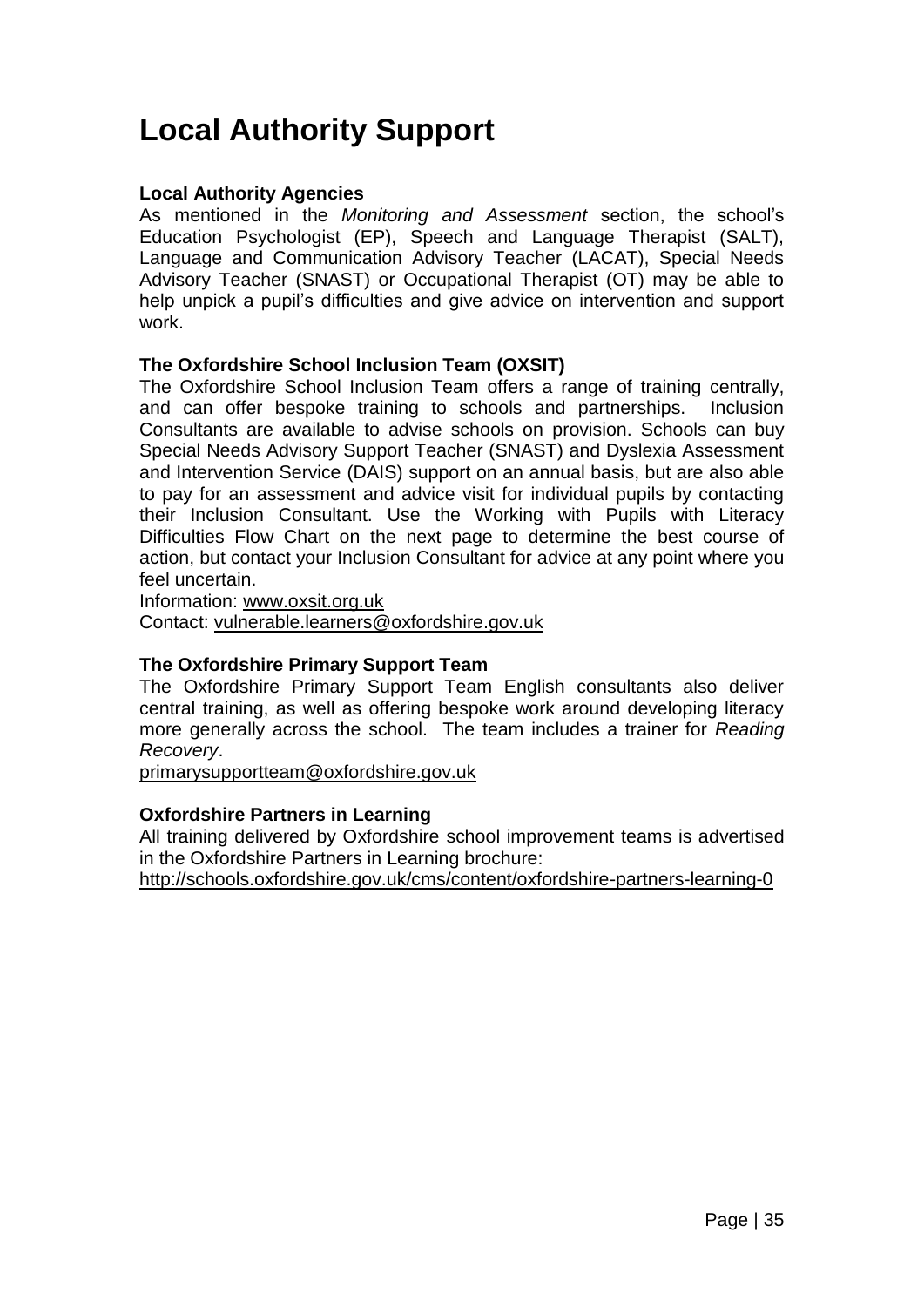## **Working with pupils with literacy difficulties**



Page | 36

(DAIS).

Monitor progress